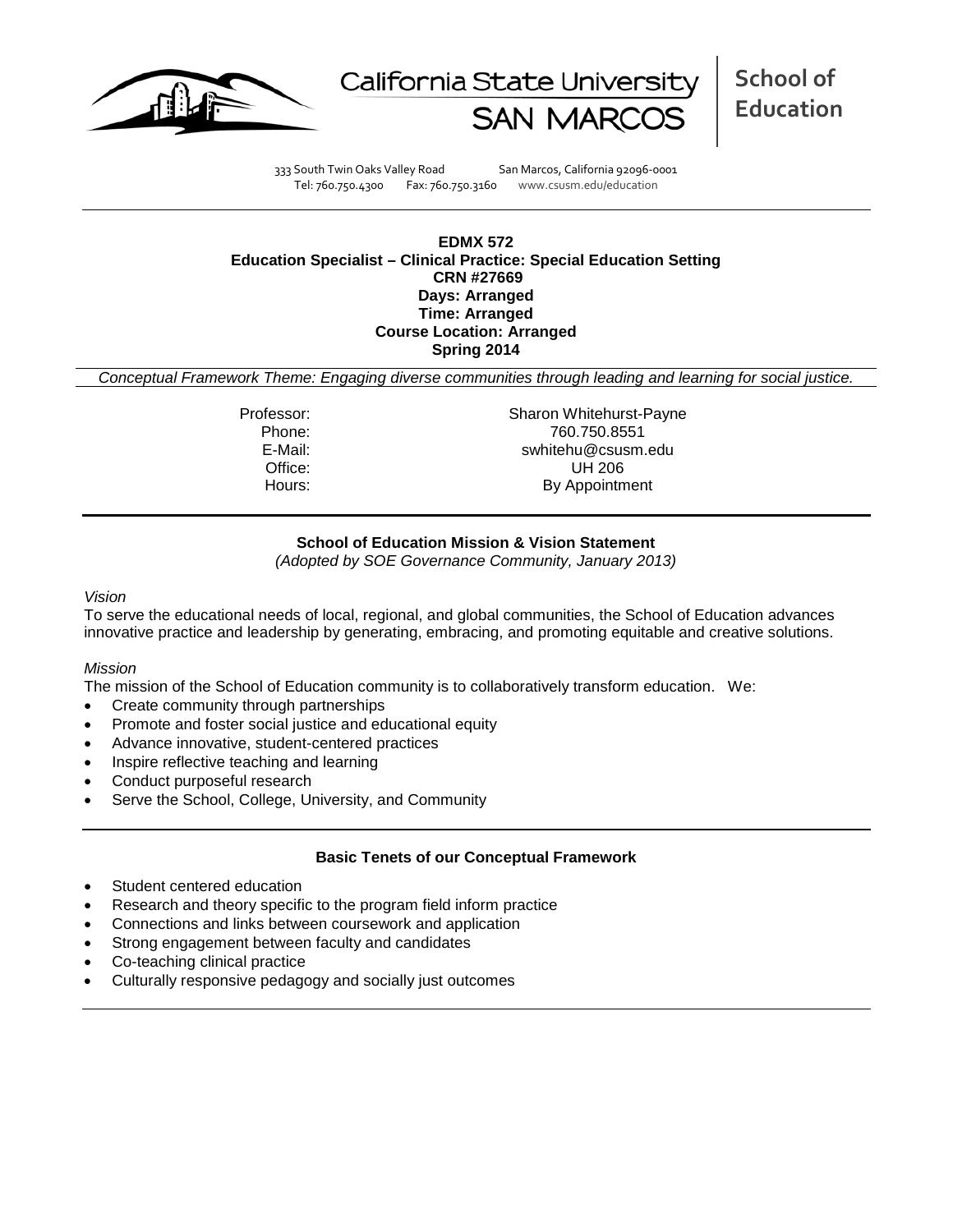## **Table of Contents**

| Preliminary Education Specialist Documentation of Analysis of Functional Behavior Assessment and Positive |  |
|-----------------------------------------------------------------------------------------------------------|--|
|                                                                                                           |  |
|                                                                                                           |  |
| Suggested TPE and Co-Teaching Weekly Topical Conversations and Reflections Tracking Form  17              |  |
|                                                                                                           |  |
|                                                                                                           |  |
|                                                                                                           |  |
|                                                                                                           |  |
|                                                                                                           |  |
|                                                                                                           |  |
|                                                                                                           |  |
|                                                                                                           |  |
|                                                                                                           |  |
|                                                                                                           |  |
|                                                                                                           |  |
|                                                                                                           |  |
|                                                                                                           |  |
|                                                                                                           |  |
|                                                                                                           |  |

### **COURSE DESCRIPTION**

<span id="page-1-0"></span>Observation and teaching in special education setting in selected schools under the supervision of a credentialed special education teacher and university supervisor. Includes participation in a student teaching seminars. *May not be taken for credit by students who have received credit for EDMX 562 or EDMS 571. Graded Credit/No Credit. Prerequisite: Successful completion of program prescribed coursework.*

### <span id="page-1-1"></span>**Required Texts**

Because this is a supervised clinical experience, the materials for this class include the *Cal State San Marcos Mild/Moderate Teaching Performance Expectations Clinical Practice Assessment* observation form.

### <span id="page-1-2"></span>**TaskStream Enrollment and Postings**

The School of Education uses TaskStream to manage candidates' TPE, clinical practice, signature assignment, and disposition assessments. Candidates must be enrolled in TaskStream throughout the Mild/Moderate and Moderate/Severe Education Specialist program(s). Enrollment fees are paid by going to [www.taskstream.com](http://www.taskstrem.com/) and registering for at least one year. Concurrent candidates and candidates completing both the Mild/Moderate and Moderate/Severe credentials should enroll for at least two years.

### **Authorization to Teach English Learners**

<span id="page-1-4"></span><span id="page-1-3"></span>This credential program has been specifically designed to prepare teachers for the diversity of languages often encountered in California public school classrooms. The authorization to teach English learners is met through the infusion of content and experiences within the credential program, as well as additional coursework. Candidates successfully completing this program receive a credential with authorization to teach English learners. *(Approved by CCTC in SB 2042 Program Standards, August 02)*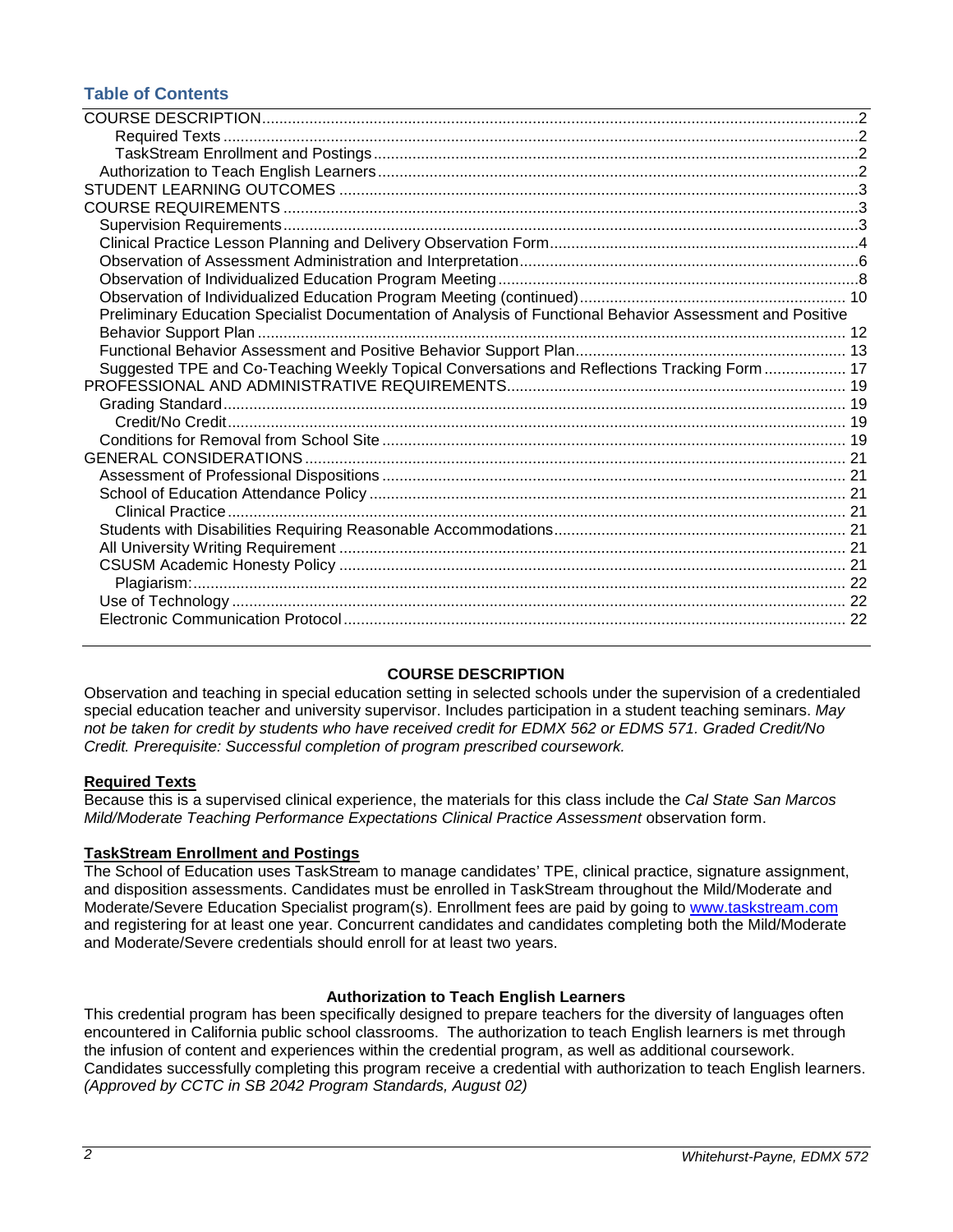### **STUDENT LEARNING OUTCOMES**

### **Candidates will:**

- assess and instruct students of various ages (Kindergarten to 22 years of age) and cultural/linguistic backgrounds with mild/moderate disabilities including students eligible under the federal disability categories of autism spectrum disorder, specific learning disabilities, mild to moderate mental retardation, serious emotional disturbance, and other health impairments (e.g., attention deficit disorder).
- demonstrate successful performance of the Mild/Moderate Education Specialist Teaching Performance Expectations as assessed using the *Cal State San Marcos Mild/Moderate Teaching Performance Expectations Clinical Practice Assessment* observation form.
- complete the EDMX 572 assignments related to TPE demonstration:
- Design and delivery of a least 3 formal lesson plans (TPE 1, 2,  $4 11$ )
- Conduct a formal assessment (TPE 3, TPE 8.1)
- Conduct an IEP meeting (TPE 1.3, TPE 3, TPE 4.1, 12.1)
- Develop a weekly schedule for the Education Specialist, students, paraeducators, and related services and other support personnel (TPE 9.3, TPE 10.1
- Analyze a PBSP/BIP for at least one student and describe involvement in plan delivery (and design) (TPE 6.2, 6.3, 11.4, 12.2)

### **Student learning outcome assessment methods:**

Observations and assessment by university supervisor (with cooperating teacher collaboration) of clinical performance objectives, the Mild/Moderate Education Specialist Teaching Performance Expectations (ES TPEs), and the EDMX 572 assignments designated above.

Completion of an Individualized Transition Development Plan (ITDP) summarizing strengths and needs for continued professional growth regarding the Mild/Moderate ES TPES. The ITDP is developed with input from the candidate's university supervisor and cooperating teacher and is approved and signed by the candidate and the Education Specialist credential program coordinator or designee.

## **COURSE REQUIREMENTS**

### **Supervision Requirements**

- <span id="page-2-1"></span><span id="page-2-0"></span>1. Each candidate in this clinical practice meets with a university clinical practice supervisor at least five times (inclusive of exit interview) to discuss clinical experiences in order expand the candidate's knowledge of various assessment and intervention techniques and to practice leading an Individual Educational Program plan meetings.
- 2. Each candidate engages in a minimum of 50 days (10 weeks) of supervised clinical practicum hours in one or more school setting in which students with mild and moderate disabilities are being educated and engagement in an observation of a community-based leisure time.
- 3. Each candidate is observed and provides documentation of the clinical experiences described in the TPEs through notations on the *Cal State San Marcos Mild/Moderate Teaching Performance Expectations Clinical Practice Assessment* observation form.
- 4. Each candidate produces a directed clinical practice portfolio that includes samples of assessments, lessons, IEP meeting participation, and other educational experiences supporting students with mild and moderate disabilities.
- 5. Each candidate is observed by the University Supervisor a) delivering formal lessons b) conducting a formal assessment, and c) conducting an IEP meeting. The candidate also analyzes a PBS plan and explains involvement in its delivery for at least one student and submits a weekly Education Specialist, student, paraeducator, and related service personnel and schedule. (See supervisor observation and FBA/PBS forms on pages 4 – 13 of this syllabus.)
- 6. Each candidate produces an *Individualized Transition Development Plan* that summarizes strengths and areas of need for continued professional growth and that is signed by the candidate, the candidate's university supervisor, and the Education Specialist credential program coordinator or designee. This document is delivered to and assessed by the instructor of the EDMX 575 Education Specialist - Transition Development Plan Seminar.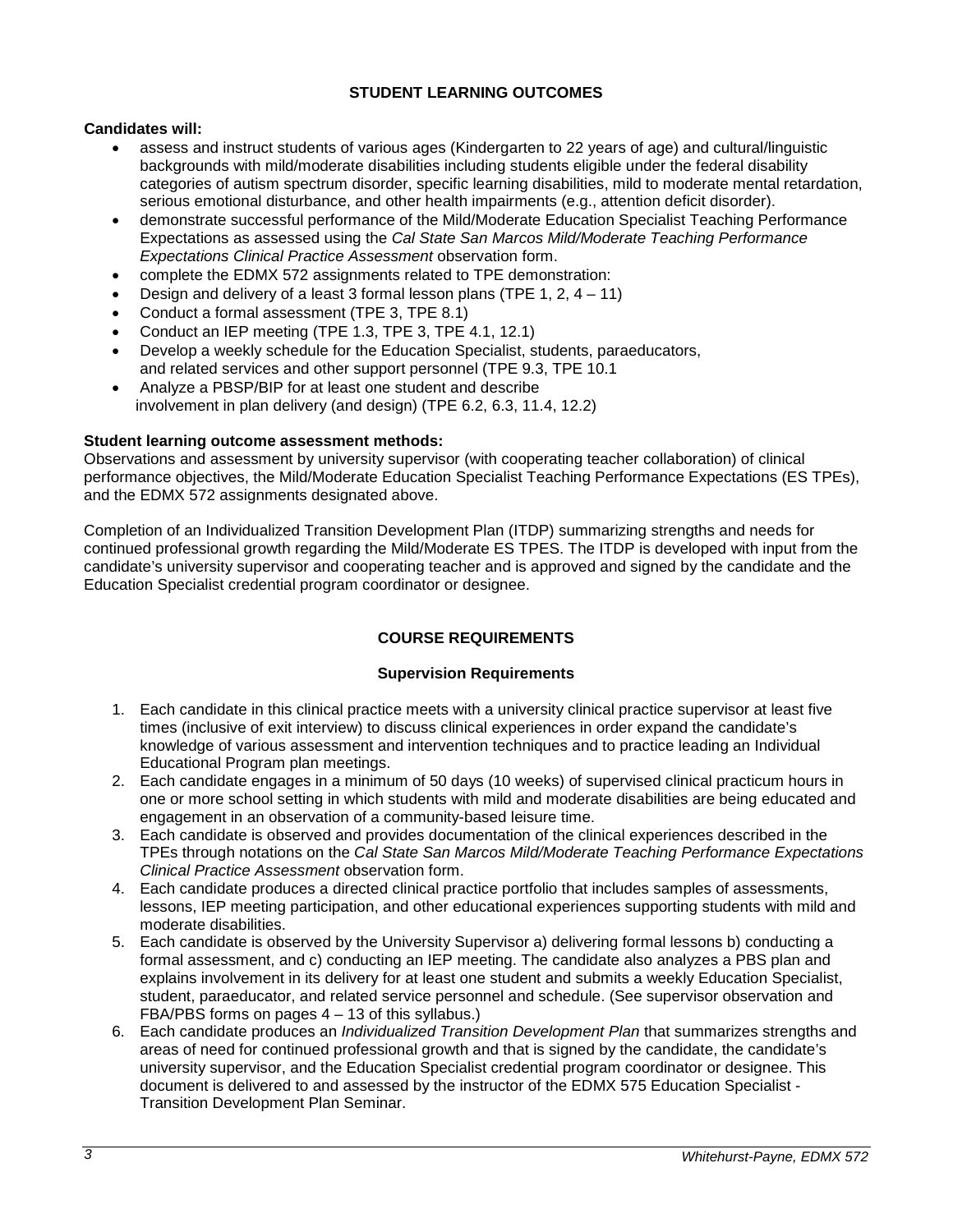<span id="page-3-0"></span>

| California State University<br><b>SAN MARCOS</b>                                                                                                                                                                                                               | <b>Preliminary Education Specialist</b><br><b>Clinical Practice Lesson Planning and Delivery Observation Form</b>                                                                                                                                                                                                                                                    |                                                                                                                 |
|----------------------------------------------------------------------------------------------------------------------------------------------------------------------------------------------------------------------------------------------------------------|----------------------------------------------------------------------------------------------------------------------------------------------------------------------------------------------------------------------------------------------------------------------------------------------------------------------------------------------------------------------|-----------------------------------------------------------------------------------------------------------------|
| Teacher Candidate:                                                                                                                                                                                                                                             |                                                                                                                                                                                                                                                                                                                                                                      | Date:                                                                                                           |
| <b>School Site:</b>                                                                                                                                                                                                                                            |                                                                                                                                                                                                                                                                                                                                                                      | Setting:                                                                                                        |
| Supervisor:                                                                                                                                                                                                                                                    |                                                                                                                                                                                                                                                                                                                                                                      |                                                                                                                 |
| <b>TPEs Observed:</b><br>Instruction of S w/IEPs - TPE 1<br>Monitor during instruction - TPE 2<br>Interpret & use assessment - TPE 3<br>Making content accessible - TPE 4<br>Student engagement - TPE 5<br>Aware and responsive to students needs<br>Comments: | _Develop appropriate teaching - TPE 6<br>Differentiation for ELs - TPE 7<br>Learning about students - TPE 8<br>Instructional planning - TPE 9<br>Instructional time - TPE 10<br>TPE 5, 10 & 11: Rapport and Room Environment: (Check observed, add others as seen)<br>Courteous, positive, active learning ___Clearly stated expectations ___Respectful interactions | Social environment - TPE 11<br>Prof, legal, ethical obligations-TPE 12<br>Reflective teaching & growth - TPE 13 |

**TPE 1, 4, 8, 9, & 10: Instructional Planning:** (Check observed, add others as seen) \_\_\_Works as a collaborative team member to plan instruction \_\_\_Lessons are based upon Common Core and/or

other standards/frameworks \_\_\_Instruction based upon assessed knowledge of student(s) **Comments:**

**TPE 1, 4, 5, 6, 7 & 10: Lesson Presentation/Implementation of Support:** (Check observed, add others as seen)

\_\_\_Uses universal strategies that are effective with a wide range of students \_\_\_Provides individualized accommodations, modifications, and supports \_\_\_Effective use of instructional time

\_\_\_Instruction/feedback/support is clear and consistent \_\_\_Materials are organized and used effectively **Comments:**

**TPE 1, 6, 9, & 11: Student Motivation and Behavioral Support:** (Check observed, add others as seen) \_\_\_Implements student's positive behavior support/intervention plan \_\_\_Motivates students by connecting to their interests \_\_\_Encourages involvement and excellence \_\_\_Provides feedback to student \_\_\_Uses reinforcement and other positive strategies \_\_\_Collects and analyses data related to positive behavior support/intervention plan **Comments:**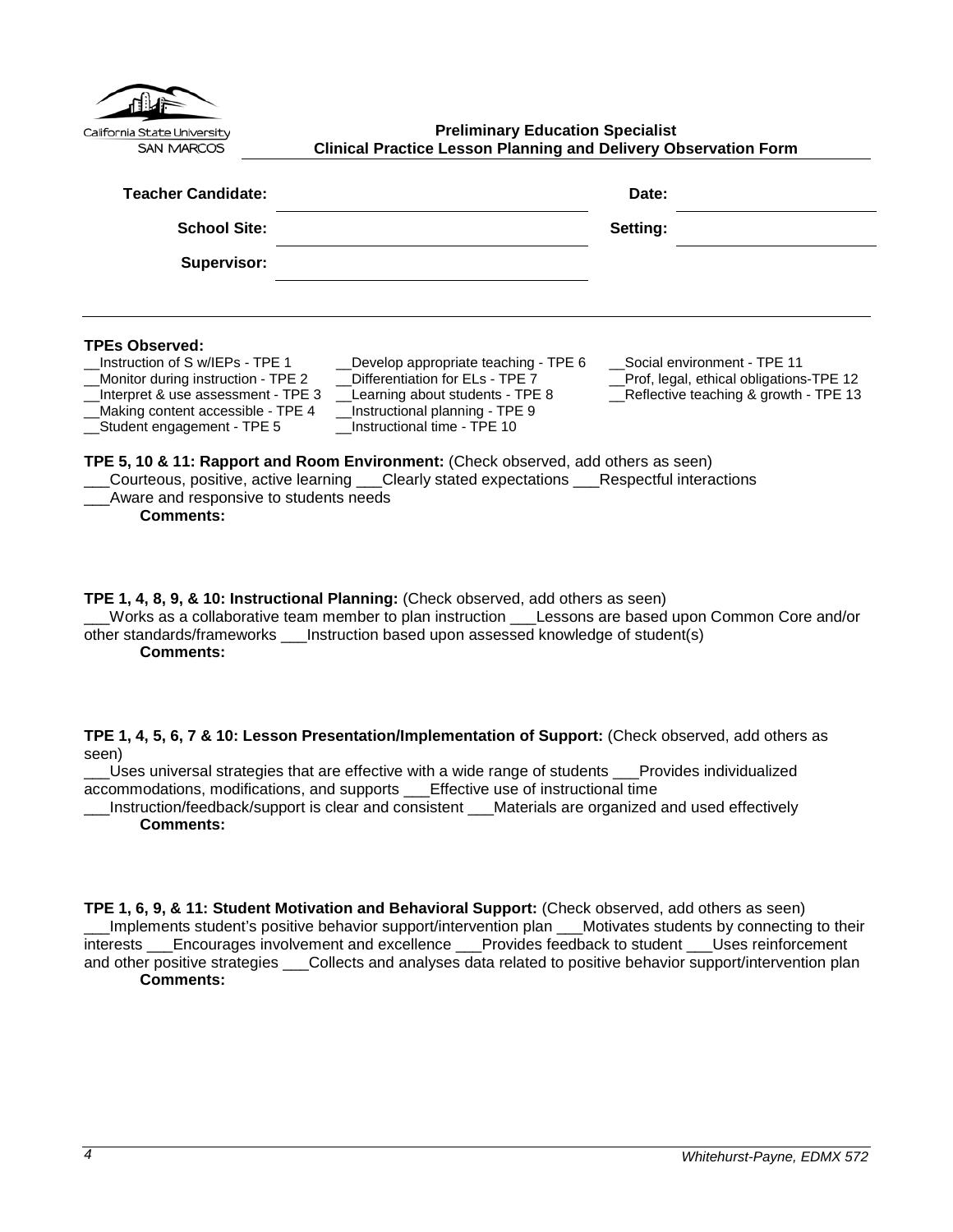| TPE 2 & 3: Assessment and Progress Monitoring: (Check observed, add others as seen)<br>Uses formal and informal assessments appropriately ___Consideration of appropriateness for diverse<br>population ___Utilizes formative and summative assessments ___Collects and analyzes ongoing data<br><b>Comments:</b>                                                                                                                     |       |
|---------------------------------------------------------------------------------------------------------------------------------------------------------------------------------------------------------------------------------------------------------------------------------------------------------------------------------------------------------------------------------------------------------------------------------------|-------|
| TPE 4 & 5: Cognitive Outcome: (Check observed, add others as seen)<br>Encourages and models critical thinking and problem-solving skills ___Fosters analysis and synthesis<br><b>Comments:</b>                                                                                                                                                                                                                                        |       |
| TPE 4, 5, 6, 11: Affective Outcome: (Check observed, add others as seen)<br>Encourages collaborative and independent learning ___Promotes community, self-esteem, and cooperation<br>Provides meaningful and relevant curriculum<br><b>Comments:</b>                                                                                                                                                                                  |       |
| TPE 1, 7, 8: Effective Outcome: (Check those observed, add others as seen)<br>__Respectfully teaches and communicates with students from diverse populations<br>Demonstrates understanding, appreciation, sensitivity for cultural heritage and community values<br>Plans lessons that encourage respect for human diversity<br><b>Comments:</b>                                                                                      |       |
| TPEs 12 and 13: Professional Behavior: (Check those observed, add others as seen)<br>Effective communication with families, administrators, paraeducators, supervisors and colleagues<br>Respects issues of confidentiality __Reflective practitioner __Able and willing to accept constructive critical<br>feedback ___Actively participates in school community ___Seeks professional development opportunities<br><b>Comments:</b> |       |
| <b>Other Supervisor Observations and Remarks:</b>                                                                                                                                                                                                                                                                                                                                                                                     |       |
| <b>Teacher Candidate Goal/Focus for next observation:</b>                                                                                                                                                                                                                                                                                                                                                                             |       |
| <b>Teacher Candidate</b><br>Signature:                                                                                                                                                                                                                                                                                                                                                                                                | Date: |
| <b>University Supervisor</b><br>Signature:                                                                                                                                                                                                                                                                                                                                                                                            | Date: |
| <b>Date/Time Next</b><br><b>Observation:</b>                                                                                                                                                                                                                                                                                                                                                                                          |       |
|                                                                                                                                                                                                                                                                                                                                                                                                                                       |       |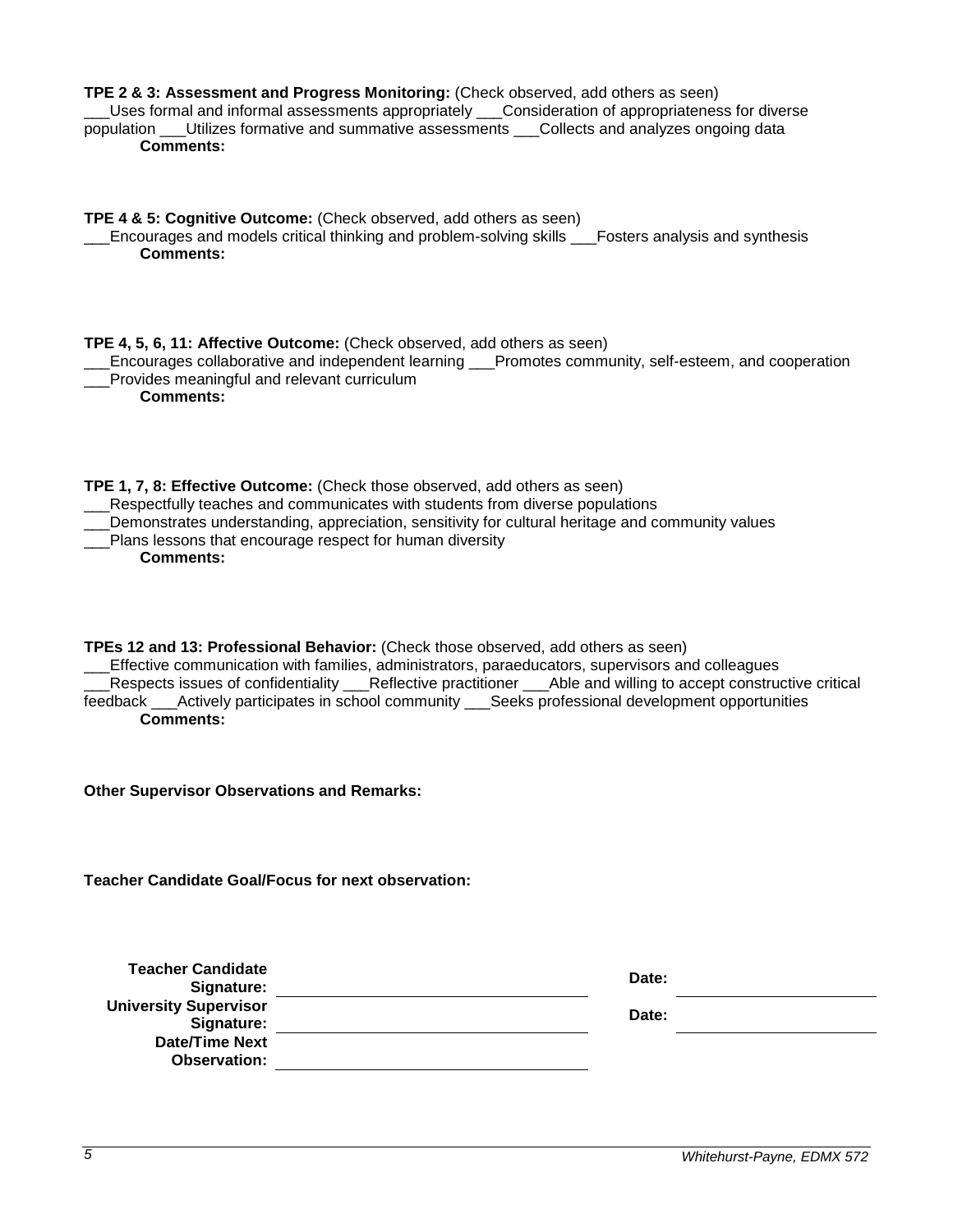

<span id="page-5-0"></span>**Education Specialist Credential Candidate Observation of Assessment Administration and Interpretation**

| <b>Teacher Candidate:</b> | Date/Time:      |  |
|---------------------------|-----------------|--|
| <b>School Site:</b>       | Grade<br>Level: |  |
| Supervisor:               |                 |  |

Type of Instrument: (e.g. Woodcock-Johnson III, WIAT, Brigance etc.)

Content/Level: (Math, Reading Comprehension, other)

\_\_\_Initial/Annual/Triennial/Transition/Other

Purpose of Assessment: (screening, identification, progress monitoring, etc.):

Setting of Assessment: (Describe where administered, physical room conducive for test environment)

### **Observation of Assessment Administration Skills:**

Materials/Tools Present for Assessment:  $\Box$  Test Timer  $\Box$  Paper  $\Box$  Pencil  $\Box$  Other items

Time: (Begin – End)

Critical teaching behaviors observed during administration of assessment:  $\Box$  Explanation of test components  $\Box$ Divide test into sections  $\Box$  Inform student of next question  $\Box$  Visual/noise/activity distractions minimized

Professional/Affective Demeanor with student:  $\Box$ Places student at ease  $\Box$  Describes the structure of test  $\Box$  Engage in observation of student during assessment  $\Box$ Monitored breaks as needed  $\Box$  Provides timeframe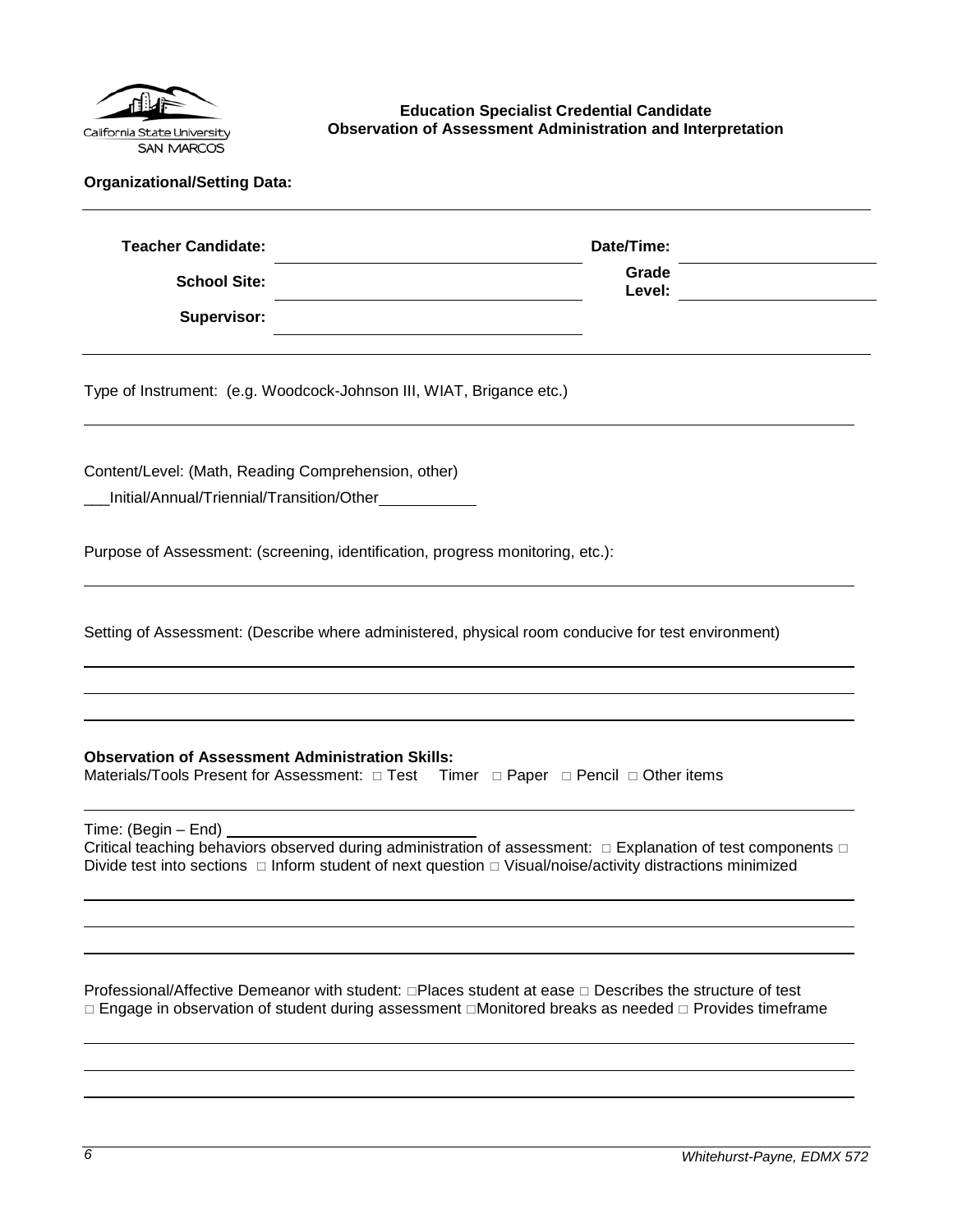### **Interpretation of Assessment Skills:**

Scoring/Compilation of data: Understands measurement components Gores w/o bias DPlots scores correctly

| Written Analysis of Results: □Accurate, complete, objective language used □Avoids jargon □Includes strengths                                                                                                                                                                                             |                |
|----------------------------------------------------------------------------------------------------------------------------------------------------------------------------------------------------------------------------------------------------------------------------------------------------------|----------------|
| Synthesizing data from this test with other assessment(s) elements into to written report for IEP form:<br>• Accuracy of all findings • Includes ELL when indicated • Thoughtful interpretation • Follows logical sequence<br>• Sensitive to legal aspects • Includes possible limitations of assessment |                |
| <b>Reflection and Skill Refinement Recommendations:</b><br>Potential Goals for candidate:                                                                                                                                                                                                                |                |
| <b>Additional Supervisor Remarks:</b>                                                                                                                                                                                                                                                                    |                |
| <b>Review/Debrief Meeting Verification Signatures:</b><br><b>Teacher Candidate</b><br>Signature:<br><b>University Supervisor</b><br>Signature:                                                                                                                                                           | Date:<br>Date: |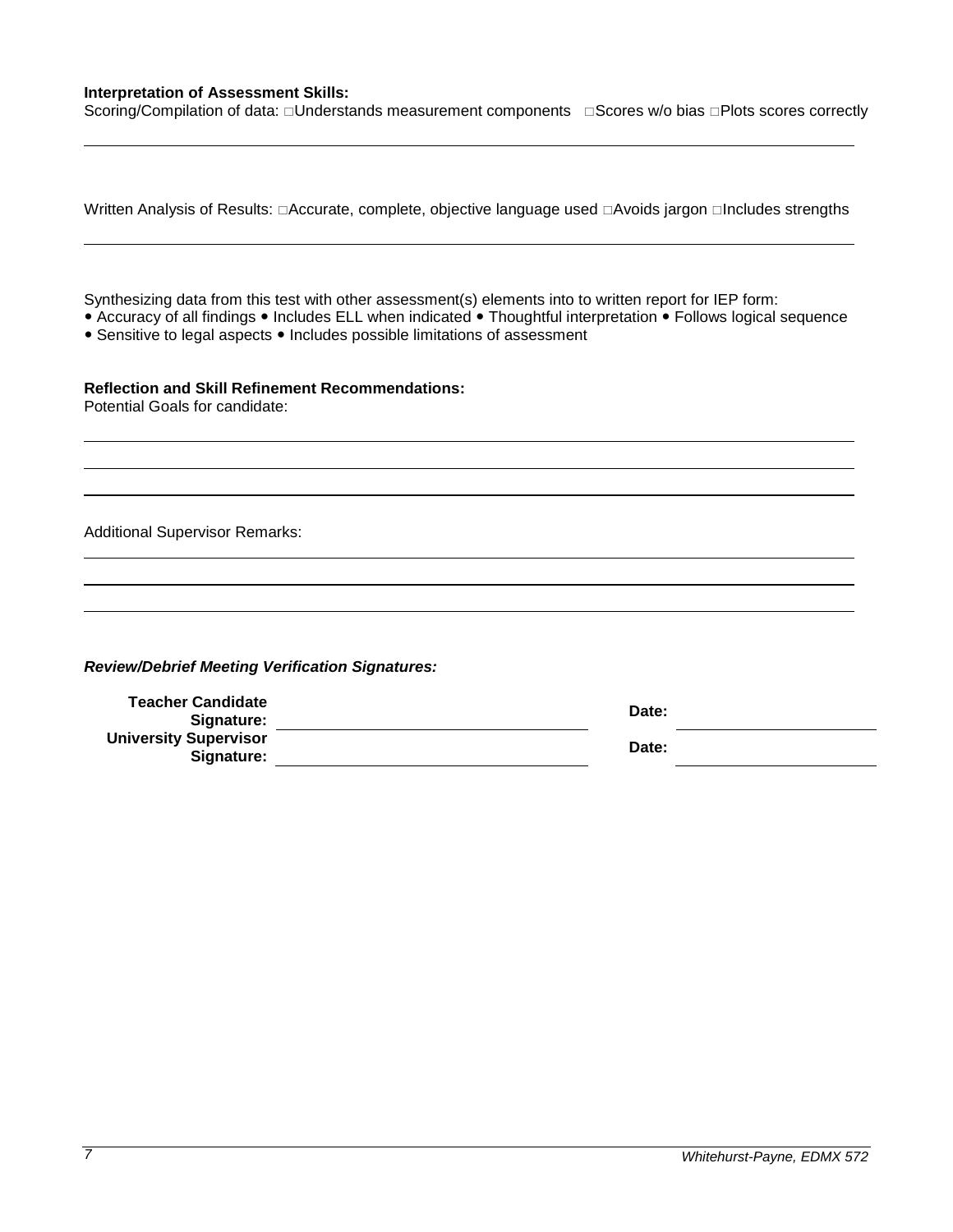

### <span id="page-7-0"></span>**Education Specialist Credential Candidate Observation of Individualized Education Program Meeting**

**Observation Setting Data:** 

| <b>Teacher Candidate:</b><br><b>Name/Position:</b>                     | <b>School Name:</b><br><b>Observer</b> |                                                                                                                      |                  | Date/Time<br>of Mtg.:<br><b>District:</b> |
|------------------------------------------------------------------------|----------------------------------------|----------------------------------------------------------------------------------------------------------------------|------------------|-------------------------------------------|
| Type of meeting:                                                       | $\square$ Initial                      | $\Box$ Annual                                                                                                        | $\Box$ Triennial |                                           |
| IEP Team Attendees (List names / positions of each):<br>$\blacksquare$ |                                        | <u> 1980 - Jan Samuel Barbara, martin din shekara ta 1980 - An tsara tsara tsara tsara tsara tsara tsara tsara t</u> |                  |                                           |
| п                                                                      |                                        |                                                                                                                      |                  |                                           |
| п                                                                      |                                        |                                                                                                                      |                  |                                           |
|                                                                        |                                        |                                                                                                                      |                  |                                           |

### **Introduction & Agenda Details Observed (as handled by candidate):**

• Introductions of all and description of purpose of meeting described • Copy of Agenda provided to all • Time parameters reviewed • Procedural Safeguards discussed • Copy of assessment results available for parent(s) • Reviewed page 1 w/parent(s) /teachers for accurate information • Used jargon-free language throughout • Maintained eye contact w all members of IEP team • Interpreter seated at next to parent(s) to translate as needed

Observations/Recommendations:

- . .
- **Meeting Component Delivery Observations (as handled by candidate):**

Assessment Review . Present levels of performance reviewed and interpreted w/o jargon. • Assessments described and interpreted for understanding by all • Questions regarding assessment process encouraged/answered

Comments/Recommendations:

- :
- .

.

: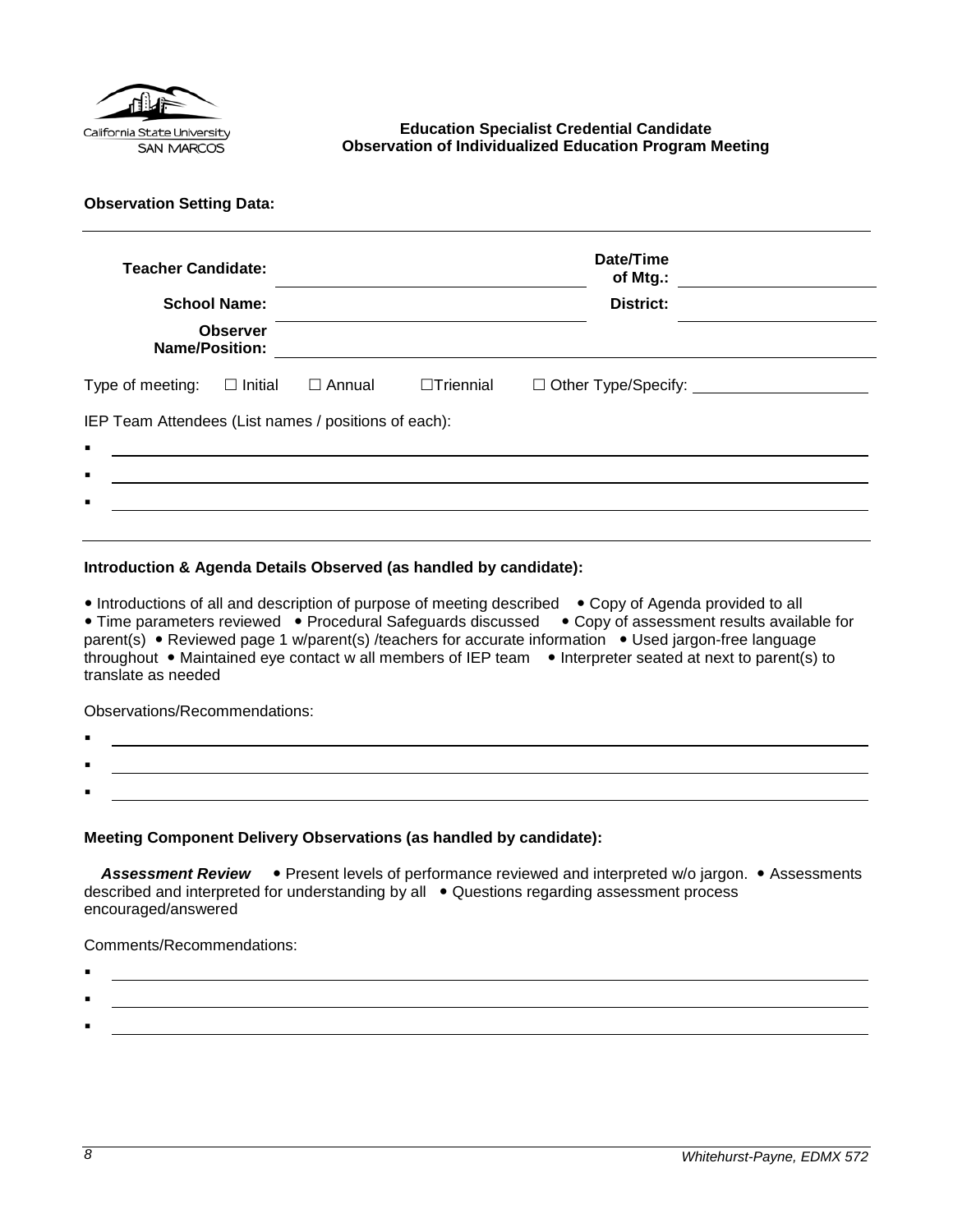**Recommendations Developed by Team •** Description of Supplementary aids and services as needed • Measurable annual goals established and agreed upon by all present. • Benchmarks and/or progress monitoring methods established • Student inclusion discussed in areas of • general education inclusion • extracurricular activities • non-academic activity recommendations

Comments/Recommendations:

- $\blacksquare$
- $\blacksquare$
- :

**Service Delivery Model & Placement •** Assessment accommodations provided/described if needed • Supplemental Aids/assistive technology described/provided if needed • Other supplemental services described as needed • Group decision regarding placement • Clear descriptions of services provided in specific placement options • All information in IEP accurately explained • Checked for parental understanding throughout meeting • Parent(s) part of IEP Team discussion, not spectator(s)

Comments/Recommendations:

.

:

# .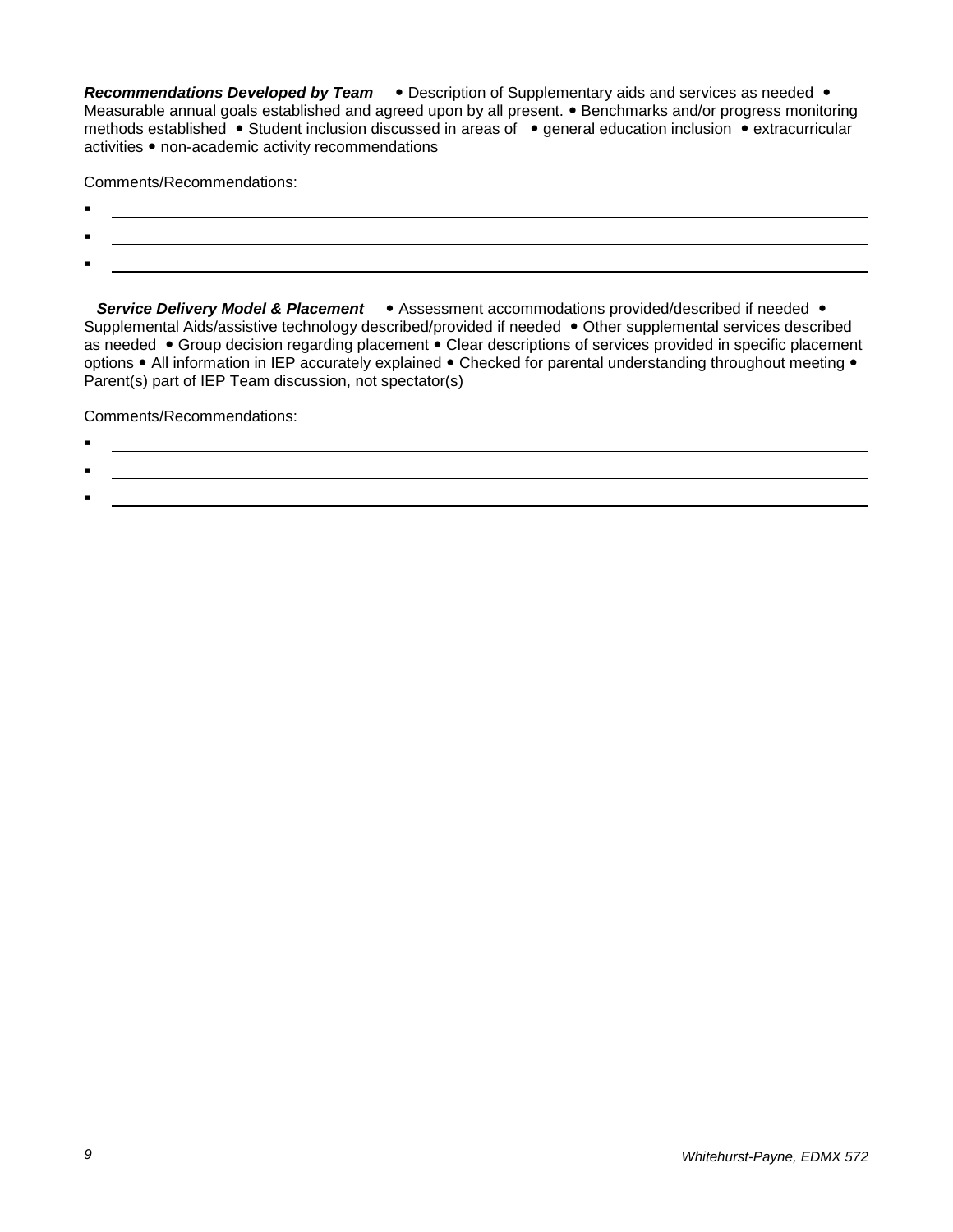

<span id="page-9-0"></span>**Next Steps & Closing Signatures** . Description of timeline for service delivery to begin; where and how managed • Team Meeting Notes read back to parent(s) prior to obtaining signatures • Offer of FAPE included and documented in Team Meeting Notes page . All signatures obtained at close of meeting . Parent(s) provided copy of IEP documents at close of meeting (not next day)

Comments/Recommendations:

- $\blacksquare$
- .
- :

### **Overall IEP Team Meeting Administration & Management Observations:**

*Facilitation of meeting* • confidence level • knowledge of material • professional demeanor • sensitivity to confidential concerns • Handled ethical points of concern appropriately • Placed IEP team members at ease

Comments/Recommendations:

 $\blacksquare$ : .

Candidate strengths/competencies demonstrated during meeting:

 $\blacksquare$ : <u> 1989 - Johann Stoff, amerikansk politiker (d. 1989)</u> :

Cooperating Teacher or other IEP Team Professional Observations/Comments:

. :

### **Verification of IEP Competency Signatures:**

| Credential Candidate/Print Name       | Credential Candidate Signature         | Date |
|---------------------------------------|----------------------------------------|------|
| <b>Cooperating Teacher/Print Name</b> | <b>Cooperating Teacher Signature</b>   | Date |
| University Supervisor/Print Name      | <b>University Supervisor Signature</b> | Date |

: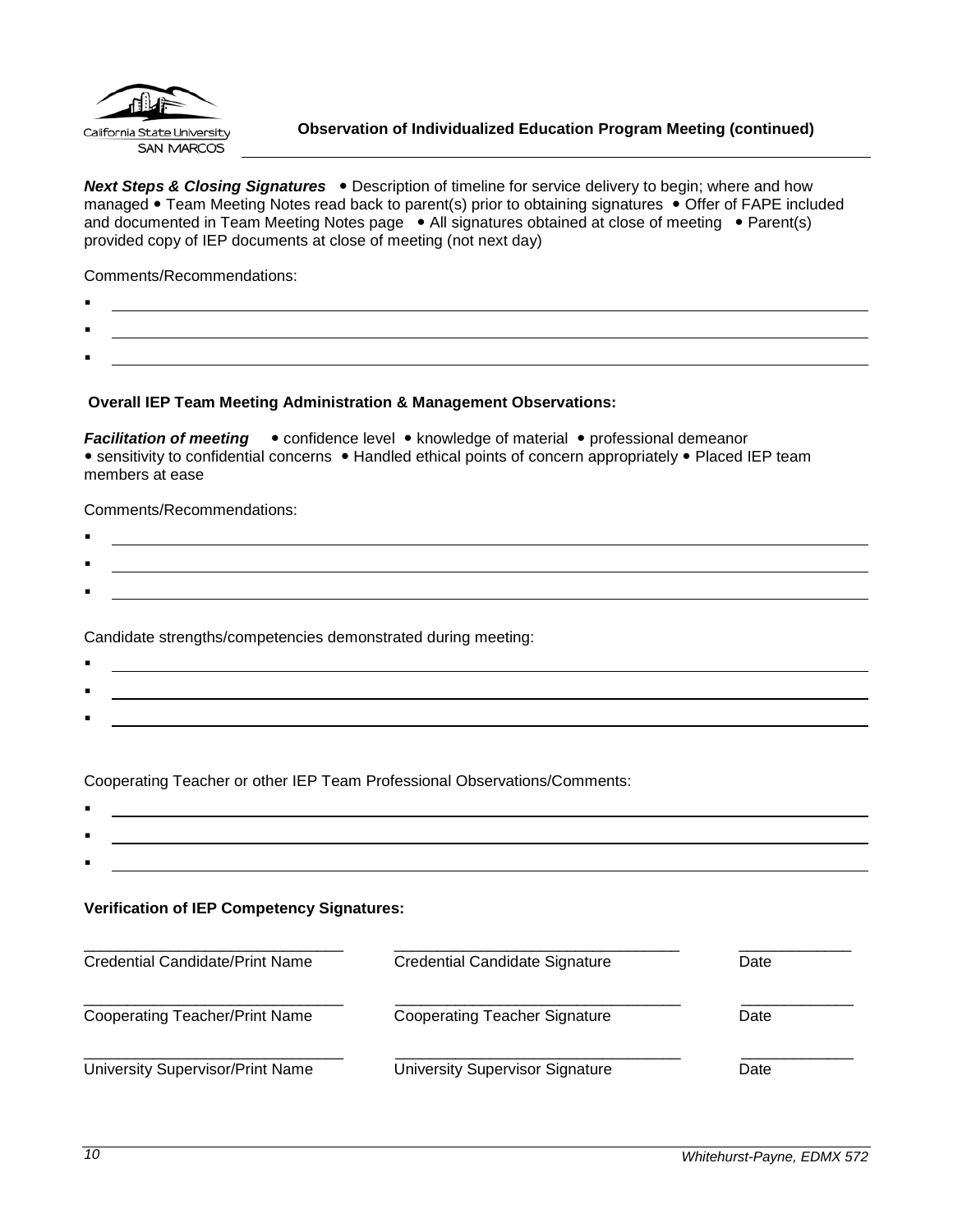| *Next Observation of IEP Meeting as required by School or Supervisor: Date_________ Time_______                                        |  |
|----------------------------------------------------------------------------------------------------------------------------------------|--|
| Specific administration and delivery steps and competencies to be addressed:                                                           |  |
| ٠                                                                                                                                      |  |
| $\blacksquare$<br><u> 1989 - Andrea Santa Alemania, amerikana amerikana amerikana amerikana amerikana amerikana amerikana amerikan</u> |  |
| $\blacksquare$<br>and the control of the control of the control of the control of the control of the control of the control of the     |  |
| $\blacksquare$                                                                                                                         |  |
| ٠<br><u> Alexandria de la contrada de la contrada de la contrada de la contrada de la contrada de la contrada de la c</u>              |  |
| <u> 1980 - Johann Barbara, martxa amerikan personal (h. 1980).</u><br>п                                                                |  |
| $\blacksquare$                                                                                                                         |  |
| $\blacksquare$                                                                                                                         |  |

 $\blacksquare$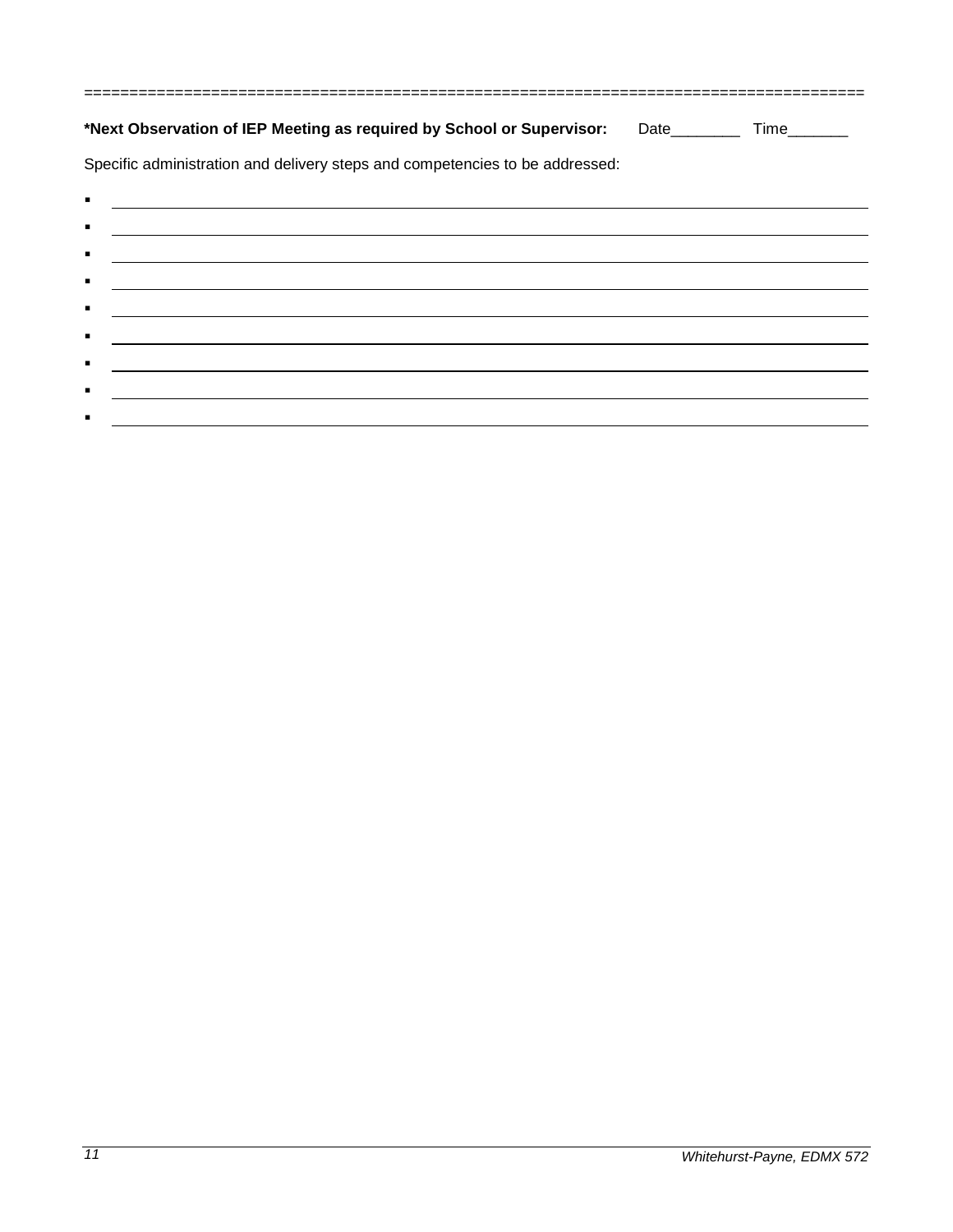

<span id="page-11-0"></span>**Preliminary Education Specialist Documentation of Analysis of Functional Behavior Assessment and Positive Behavior Support Plan**

| <b>Teacher Candidate:</b>   | Date:       |  |
|-----------------------------|-------------|--|
| <b>School Site:</b>         | Setting:    |  |
| <b>Cooperating Teacher:</b> | Supervisor: |  |
|                             |             |  |

**The candidate identifies and describes the following features of a FBA/PBS/BIP plan for a student in clinical practice and explains his/her involvement in the delivery of supports for that student.**

#### **PART I - GENERAL STUDENT AND TEAM INFORMATION**

- 1. \_\_\_\_ Student Information Identified
- 2. \_\_\_\_ Behavior of Concern (Briefly Stated)
- 3. \_\_\_\_ Reasons for Developing Behavior Support Plan Identified
- 4. \_\_\_\_ "Global" Contextual Background Information is Complete
- 5. \_\_\_\_ Assessment Techniques and Methods Use to Examine and Analyze Behavior are Determined

#### **PART II - FUNCTIONAL BEHAVIORAL ASSESSMENT**

- 6. \_\_\_\_ Setting Events/Antecedents are Identified
- 7. \_\_\_\_ Specific Behavior (Operationally Defined) and Baseline Data Identified
- 
- 8. \_\_\_\_ Consequences Identified<br>9. \_\_\_ Hypothesized Purpose of Hypothesized Purpose of Behavior Identified
- 10. \_\_\_\_ Rationale for Hypothesized Function of Behavior is Identified

#### **PART III - POSITIVE BEHAVIOR SUPPORT INTERVENTION PLAN DEVELOPMENT**

#### 11. Intervention/Prevention Strategies (make problem behavior irrelevant)

- \_\_\_\_\_ Setting Event Strategies
- Setting Event Strategies Address Hypothesized Function
- \_\_\_\_\_ Antecedent Strategies
- \_\_\_\_\_ Antecedent Strategies Address Hypothesized Function
- 12. Intervention/Prevention Strategies (make problem behavior inefficient and replacement behavior effective)
	- \_\_\_\_\_Teaching and Reinforcement of Replacement Behavior/Skills Identified
	- \_\_\_\_\_Teaching and Reinforcement of Replacement Behavior/Skills Address Hypothesized Function
	- Strategies to Alter Consequences Identified
	- Strategies to Alter Consequences Address Hypothesized Function

#### 13. Intervention/Foundational Issues to Improve Quality of Life

- Strategies to Improve Quality of Life Identified
- Strategies to Improve Quality of Life Address Hypothesized Function
- 14. \_\_\_\_\_ Evaluation and Monitoring System Identified
- 15.\_\_\_\_\_ Persons Involved and Responsibilities Identified
- 16. \_\_\_\_\_ Follow-Up Timeline Determined

#### **Teacher Candidate Involvement in PBSP/BIP Delivery:**

**Supervisor Observations and Remarks:**

| <b>Teacher Candidate Signature:</b>                 | Date: |
|-----------------------------------------------------|-------|
| <b>University Supervisor</b><br>Signature:          | Date: |
| Date/Time of Next<br><b>Observation/Visitation:</b> |       |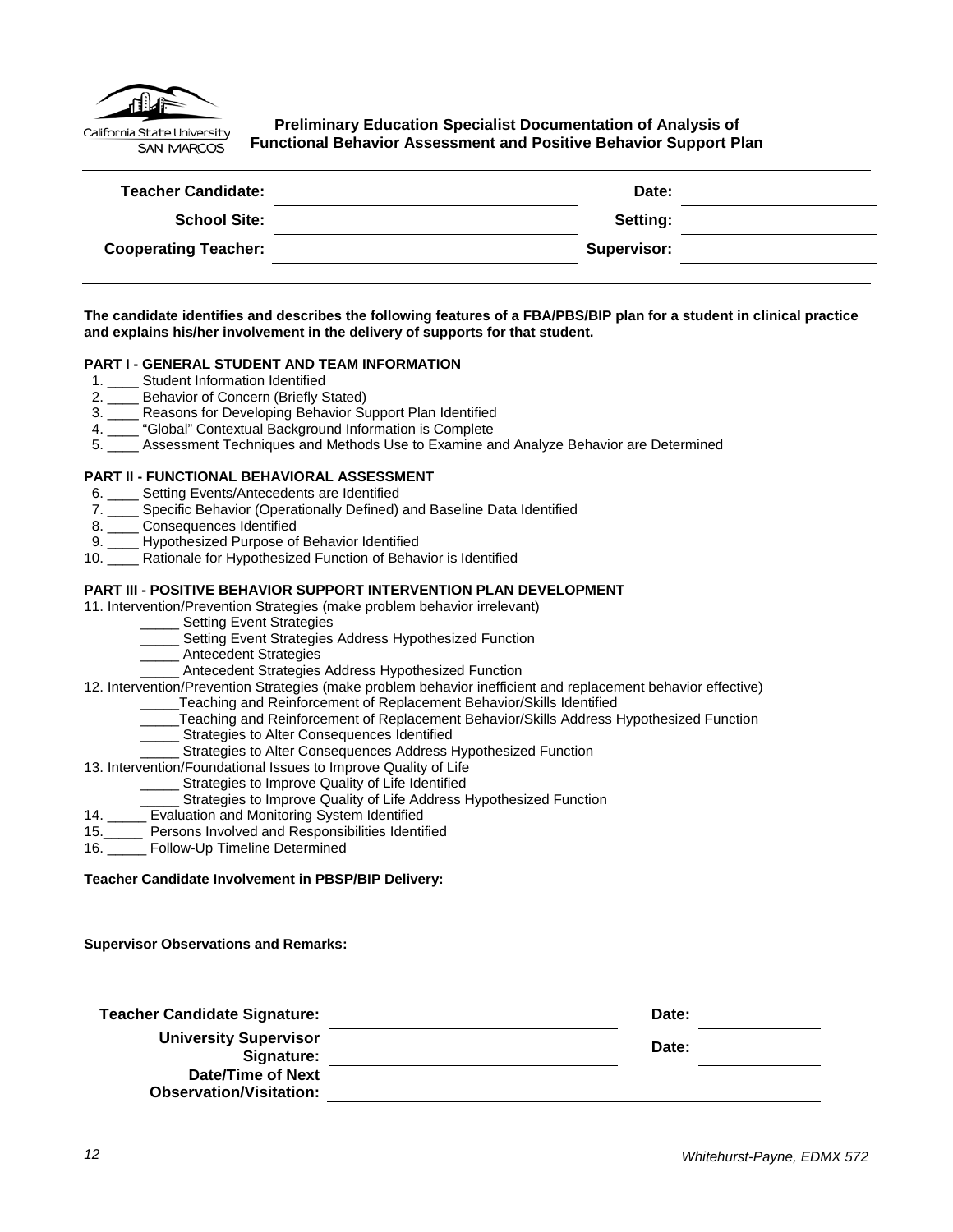<span id="page-12-0"></span>

| Student<br>Name                |                                                                        |                                                    | DOB/Age        |                                              | Grade | Date:                                                                                                                                                                                                                           |
|--------------------------------|------------------------------------------------------------------------|----------------------------------------------------|----------------|----------------------------------------------|-------|---------------------------------------------------------------------------------------------------------------------------------------------------------------------------------------------------------------------------------|
| Team<br>Members:               | <u> 1989 - Johann Barbara, martxa alemaniar amerikan a</u>             |                                                    |                |                                              |       |                                                                                                                                                                                                                                 |
|                                |                                                                        |                                                    |                |                                              |       |                                                                                                                                                                                                                                 |
|                                |                                                                        |                                                    |                |                                              |       |                                                                                                                                                                                                                                 |
|                                |                                                                        |                                                    |                |                                              |       |                                                                                                                                                                                                                                 |
|                                |                                                                        |                                                    |                | <b>BEHAVIOR OF CONCERN (Briefly Stated):</b> |       |                                                                                                                                                                                                                                 |
|                                |                                                                        | <b>REASON FOR DEVELOPING BEHAVIOR SUPPORT PLAN</b> |                |                                              |       |                                                                                                                                                                                                                                 |
|                                |                                                                        |                                                    |                |                                              |       |                                                                                                                                                                                                                                 |
|                                |                                                                        |                                                    |                |                                              |       |                                                                                                                                                                                                                                 |
|                                |                                                                        |                                                    |                |                                              |       |                                                                                                                                                                                                                                 |
|                                |                                                                        |                                                    |                |                                              |       |                                                                                                                                                                                                                                 |
|                                |                                                                        |                                                    |                |                                              |       |                                                                                                                                                                                                                                 |
|                                | "GLOBAL" CONTEXTUAL BACKGROUND INFORMATION                             |                                                    |                |                                              |       |                                                                                                                                                                                                                                 |
|                                |                                                                        |                                                    |                |                                              |       |                                                                                                                                                                                                                                 |
|                                |                                                                        |                                                    |                |                                              |       |                                                                                                                                                                                                                                 |
|                                |                                                                        |                                                    |                |                                              |       | Social/Peer Relationships? <b>Analyzer Social/Peer Relationships?</b>                                                                                                                                                           |
|                                |                                                                        |                                                    |                |                                              |       |                                                                                                                                                                                                                                 |
|                                |                                                                        |                                                    |                |                                              |       |                                                                                                                                                                                                                                 |
|                                |                                                                        |                                                    |                |                                              |       |                                                                                                                                                                                                                                 |
|                                |                                                                        |                                                    |                |                                              |       |                                                                                                                                                                                                                                 |
|                                |                                                                        |                                                    |                |                                              |       | Powerful Reinforcer(s) & Motivators?<br>and the contract of the contract of the contract of the contract of the contract of the contract of the contract of the contract of the contract of the contract of the contract of the |
|                                |                                                                        |                                                    |                |                                              |       |                                                                                                                                                                                                                                 |
|                                |                                                                        |                                                    |                |                                              |       |                                                                                                                                                                                                                                 |
|                                |                                                                        |                                                    |                |                                              |       |                                                                                                                                                                                                                                 |
|                                | ASSESSMENT TECHNIQUES USED TO EXAMINE AND ANALYZE BEHAVIOR             |                                                    |                |                                              |       |                                                                                                                                                                                                                                 |
| ٠                              |                                                                        |                                                    |                |                                              |       |                                                                                                                                                                                                                                 |
| ٠                              | __A-B-C __Frequency __Duration __Intensity __Permanent Product __Other |                                                    |                |                                              |       |                                                                                                                                                                                                                                 |
| <b>Interview: Student</b><br>٠ |                                                                        |                                                    | <b>Teacher</b> | <b>Parent</b>                                |       | Administrator                                                                                                                                                                                                                   |
| ٠                              |                                                                        |                                                    |                |                                              |       |                                                                                                                                                                                                                                 |
| ٠                              |                                                                        |                                                    |                |                                              |       | Specify Behavior Checklist/Rating Scale League And Alexander And Alexander Andrew Scale                                                                                                                                         |
| ٠                              |                                                                        |                                                    |                |                                              |       |                                                                                                                                                                                                                                 |

# **Part I – General Student and Team Information**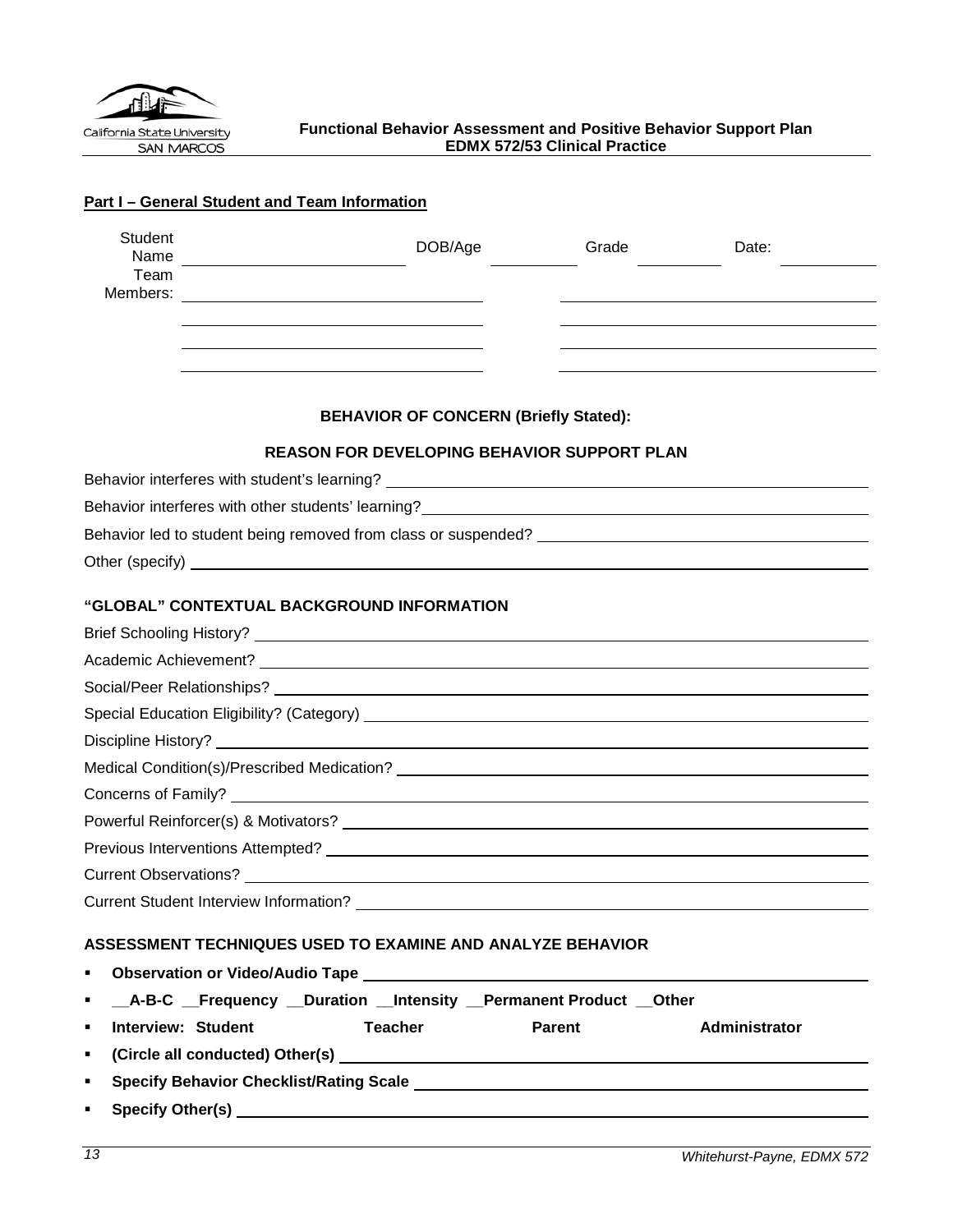# **Part II (A) – Functional Behavioral Assessment (FBA)**

**Behavior of Concern** 

| <b>Setting</b><br><b>Events/Antecedents</b> | <b>Specific</b><br><b>Behavior</b> | <b>Consequences</b>                 | <b>Function of Behavior</b>                                                       |
|---------------------------------------------|------------------------------------|-------------------------------------|-----------------------------------------------------------------------------------|
| (Typical situation(s),                      | (Exactly what the                  | (Events typically                   | (Hypothesized purpose of                                                          |
| setting, or time                            | student does or                    | following the behavior)             | behavior position it                                                              |
| before the behavior)                        | does not do)                       |                                     | represents)                                                                       |
|                                             |                                    |                                     |                                                                                   |
| $\Box$ unstructured time in                 |                                    | $\Box$ teacher attention            | <b>GET/OBTAIN</b>                                                                 |
| $\Box$ academic instruction in              |                                    |                                     | $\Box$ choice                                                                     |
|                                             | (Describe in                       | $\square$ peer attention            | $\Box$ attention, relationship                                                    |
| $\Box$ when directed to                     | observable &                       | □ verbal warning/ reprimand         | $\Box$ objects, including \$                                                      |
|                                             | measurable words                   |                                     | $\Box$ meaningful instruction                                                     |
| $\Box$ when close to                        | the                                | $\square$ loss of privilege (what?) | $\Box$ play, fun                                                                  |
|                                             | "operational"<br>definition of the |                                     | $\Box$ replication of chain of                                                    |
| $\Box$ when unable to                       | behavior)                          | $\Box$ time away/out (where?)       | events                                                                            |
|                                             |                                    |                                     | $\square$ justice/fairness                                                        |
| $\Box$ when provoked by                     |                                    | □ removal from class                | □ control/power                                                                   |
|                                             | What does the                      |                                     |                                                                                   |
| $\Box$ other                                | behavior look like                 | $\Box$ planning in planning room    | □ sensory stimulation/energy                                                      |
|                                             | and sound like?                    |                                     | AVOID/ESCAPE                                                                      |
| $\Box$ other                                |                                    | $\Box$ planning with adult (who?)   | □ failure at task or demand                                                       |
|                                             | How often does the                 |                                     | □ person or group                                                                 |
| $\Box$ other                                | behavior occur?                    | $\Box$ detention (how long?)        | $\Box$ boredom/lack of meaning                                                    |
|                                             |                                    | □ in school suspension              | $\Box$ internal event (e.g., anxiety)                                             |
|                                             |                                    | (how long?)                         | $\square$ sensory input                                                           |
|                                             | How long does the                  |                                     | <b>ANGER/PROTEST</b>                                                              |
|                                             | behavior last when                 | $\Box$ other                        | $\square$ past actions                                                            |
|                                             | it does occur?                     |                                     | □ lack of choice/control                                                          |
|                                             |                                    | $\Box$ other                        |                                                                                   |
|                                             | What is the                        |                                     | $\Box$ lack of perceived fairness                                                 |
|                                             | intensity/level of                 |                                     | <b>UNIFORMED</b>                                                                  |
|                                             | danger of the                      |                                     | OTHER?                                                                            |
|                                             | behavior?                          |                                     |                                                                                   |
|                                             |                                    |                                     | Note: Bolded functions are the<br>7 positions from the Win Win<br>Discipline text |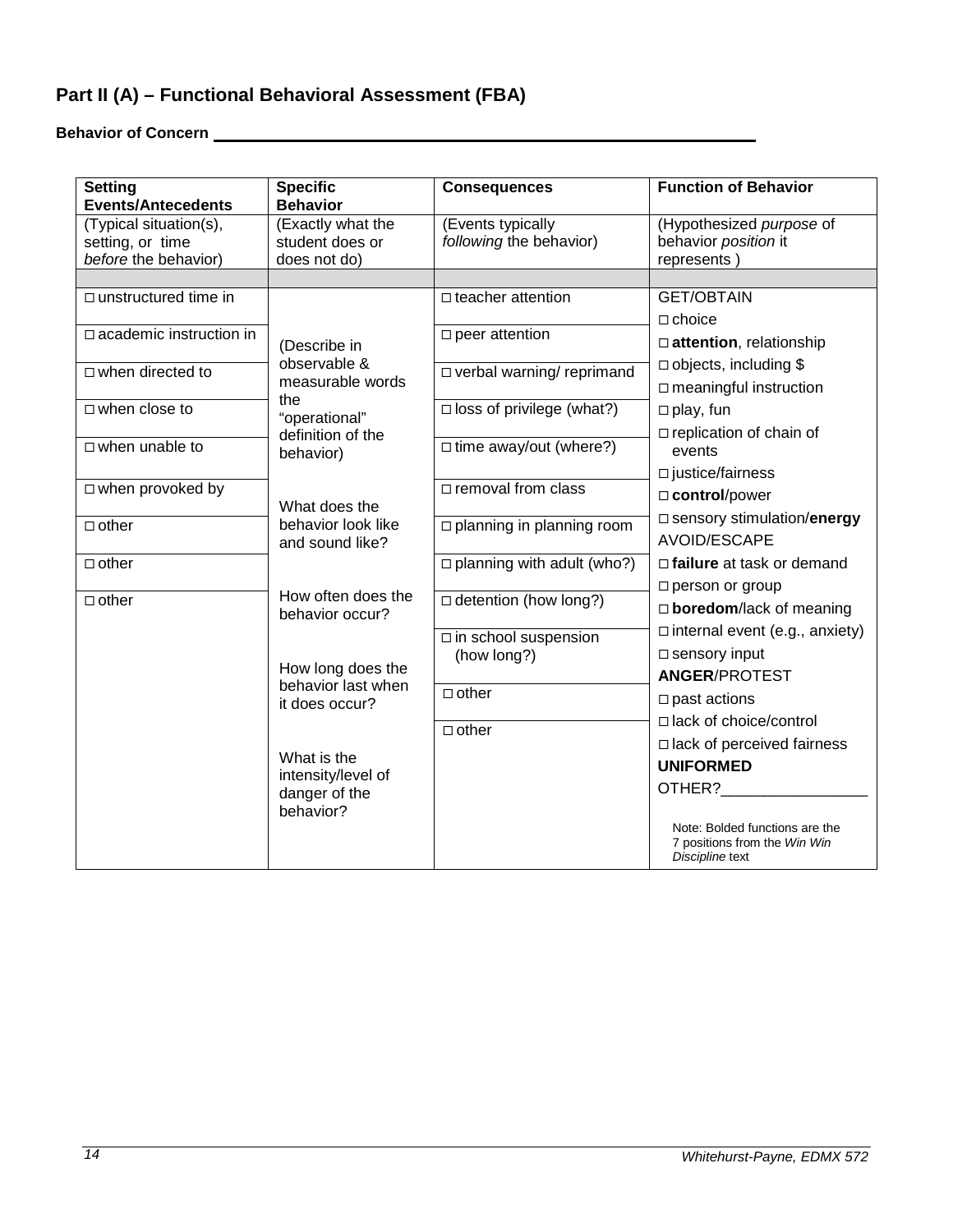## **Part II (B) – Functional Behavioral Assessment: What are the two most probable functions of the behavior?**

| #1 Function of Behavior (Describe) | #2 Function of Behavior (Describe) |  |
|------------------------------------|------------------------------------|--|
|                                    |                                    |  |
|                                    |                                    |  |
|                                    |                                    |  |
|                                    |                                    |  |
|                                    |                                    |  |

## **What is the rationale for this hypothesized Function of Behavior?**

What is the rationale (i.e., data-based evidence) for selecting this function? What from knowledge of the student global background information, setting events, antecedent triggers, consequences following the behavior, and how the student's disability or other characteristics or variables influence the behavior suggests that this is *why*  the behavior occurs?

| <b>Rationale for Function #1:</b> | <b>Rationale for Function #2:</b> |
|-----------------------------------|-----------------------------------|
|                                   |                                   |
|                                   |                                   |
|                                   |                                   |
|                                   |                                   |
|                                   |                                   |
|                                   |                                   |
|                                   |                                   |
|                                   |                                   |
|                                   |                                   |
|                                   |                                   |
|                                   |                                   |
|                                   |                                   |
|                                   |                                   |
|                                   |                                   |
|                                   |                                   |
|                                   |                                   |
|                                   |                                   |
|                                   |                                   |
|                                   |                                   |
|                                   |                                   |
|                                   |                                   |
|                                   |                                   |
|                                   |                                   |
|                                   |                                   |
|                                   |                                   |
|                                   |                                   |
|                                   |                                   |
|                                   |                                   |
|                                   |                                   |
|                                   |                                   |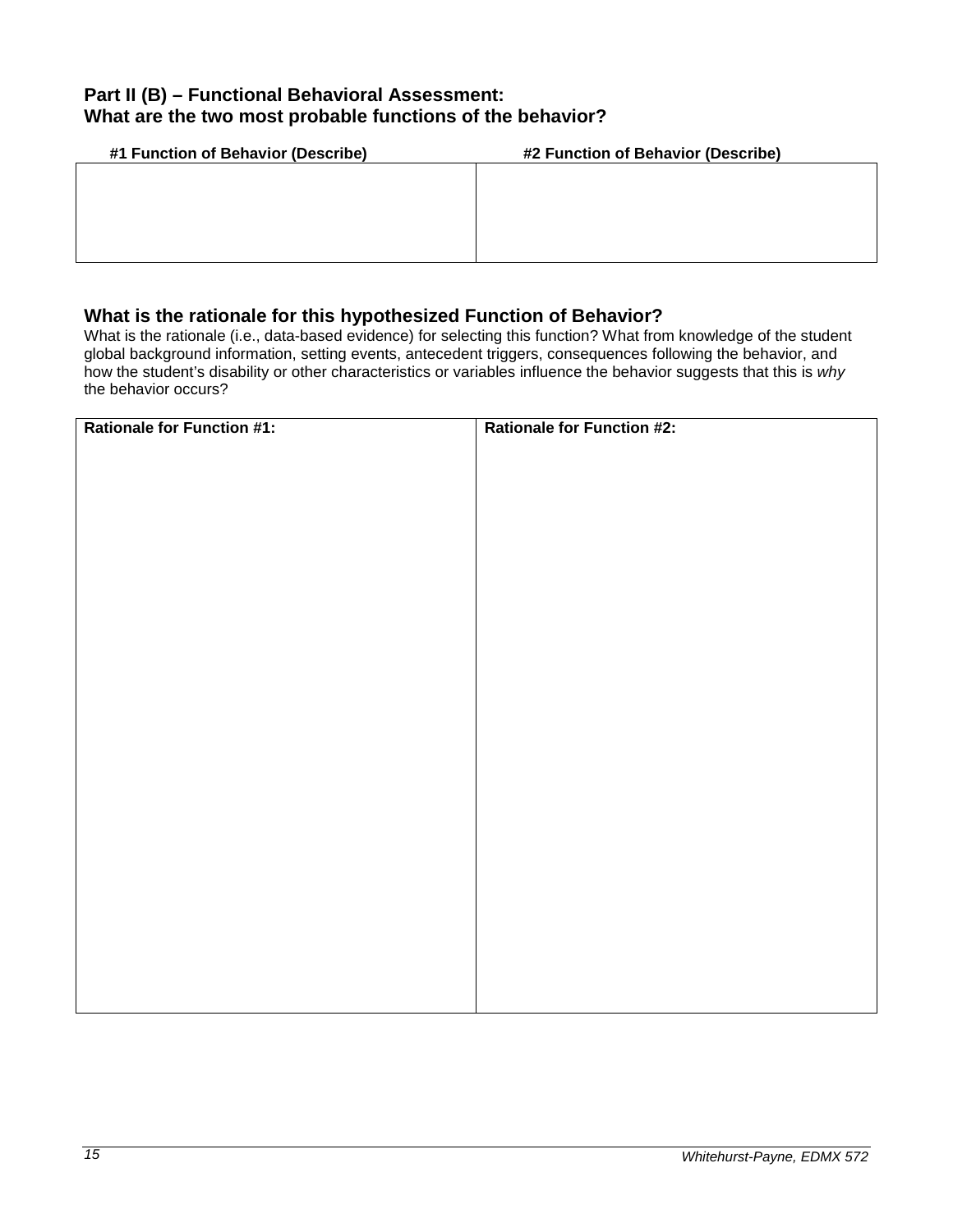## **PART III – POSITIVE BEHAVIOR SUPPORT INTERVENTION PLAN DEVELOPMENT**

### **Description of Behavior:**

## **Hypothesized Function(s) Addressed by this Intervention Plan:**

| Goal #1: Make behavior<br><b>IRRELEVANT</b><br>*Prevent behavior by changing<br>environment, curriculum, immediate<br>antecedents, etc.? |                                                                       | Goal #2: Make behavior INEFFICIENT<br>and replacement behavior EFFECTIVE<br>*Alter consequences?<br>*Teach & reinforce use of alternate<br>replacement behavior/skills? |                                                                                               | Goal #3: Improve quality<br>of life<br>*Address foundational<br>issues – health,<br>predictability, choice, social<br>relations, communication<br>skills - that cut across<br>routines? |
|------------------------------------------------------------------------------------------------------------------------------------------|-----------------------------------------------------------------------|-------------------------------------------------------------------------------------------------------------------------------------------------------------------------|-----------------------------------------------------------------------------------------------|-----------------------------------------------------------------------------------------------------------------------------------------------------------------------------------------|
| <b>Setting Event</b><br><b>Strategies</b>                                                                                                | <b>Antecedent</b><br><b>Strategies</b>                                | <b>Strategies to</b><br><b>Alter</b><br><b>Consequences</b>                                                                                                             | Teaching &<br><b>Reinforcing</b><br><b>Replacement</b><br>Behavior(s)/Skill(s)                | <b>Strategies to Improve</b><br><b>Quality of Life</b>                                                                                                                                  |
| How does each<br>strategy address<br>the hypothesized<br>function?                                                                       | How does each<br>strategy address<br>the<br>hypothesized<br>function? | How do the<br>changes in<br>consequences<br>address the<br>hypothesized<br>function?                                                                                    | How do the<br>replacement<br>behavior(s)/skill(s)<br>address the<br>hypothesized<br>function? | How does each strategy<br>address the<br>hypothesized function?                                                                                                                         |

## **Evaluation and Monitoring System:**

(Data collection and summary forms, contracts, and other monitoring tools)

**Persons Involved and Responsibilities of Each Person:**

**Follow-Up Timeline (e.g., next team meeting) for Checking on Behavior Change and Progress:**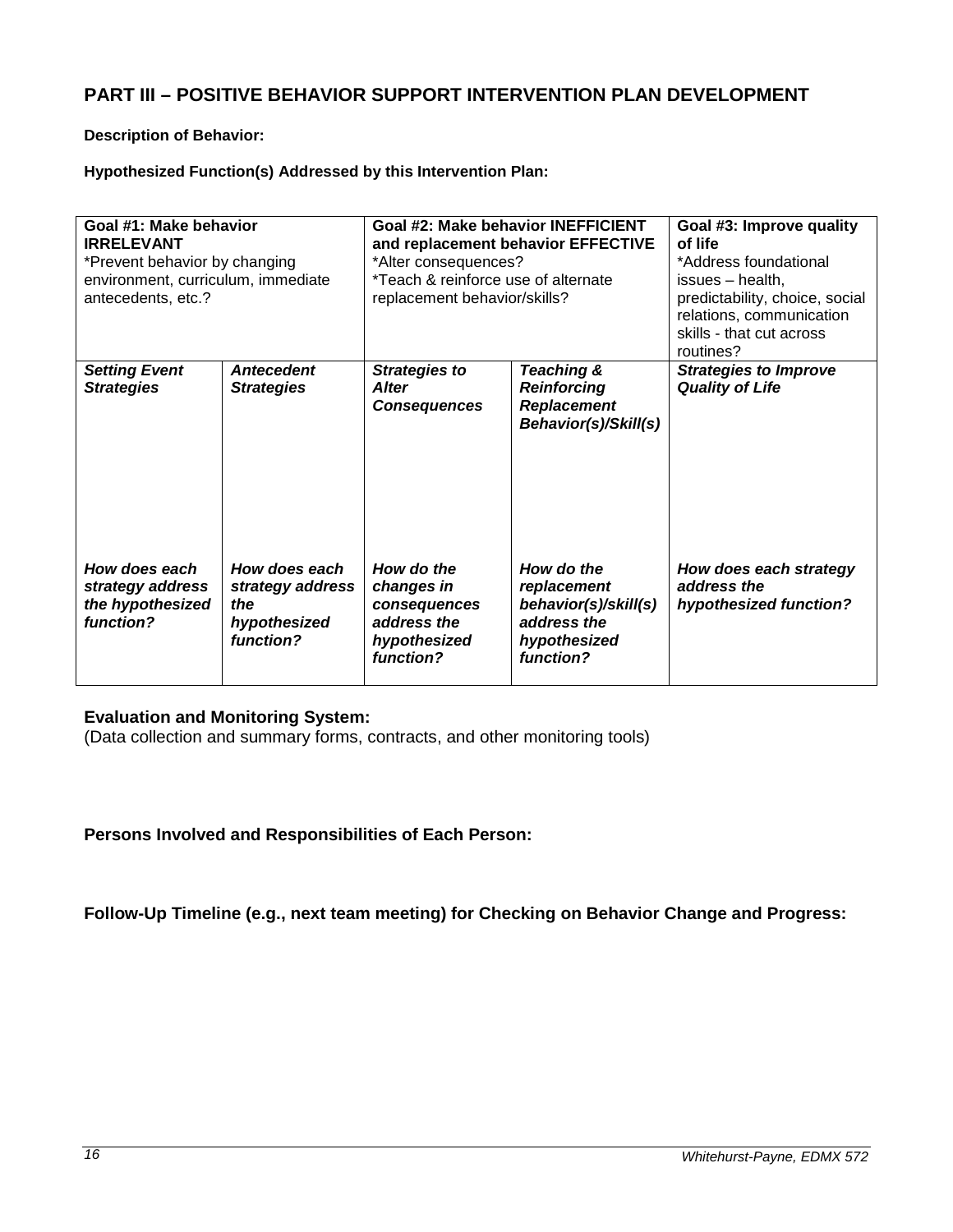### **Education Specialist Mild/Moderate Clinical Practice Suggested TPE and Co-Teaching Weekly Topical Conversations and Reflections Tracking Form**

**TPE Instructions:** To ensure that both the candidate and the cooperating teacher have a clear and shared

<span id="page-16-0"></span>**Candidate: Cooperating Teacher (CT): University Supervisor (US):**

| understanding of each TPE expectation and that they expressly discuss how each TPE could be demonstrated by<br>the candidate in the clinical setting, the following timetable is recommended for examining and discussing TPE<br>items on the Education Specialist TPE Clinical Practice Assessment. Please indicate the week and date of clinical<br>practice that each set of TPEs is examined. Please pay particular attention to the noted TPE elements, which<br>have been identified as high-priority topics for research, discussion, and application in clinical practice. |                                                               |
|------------------------------------------------------------------------------------------------------------------------------------------------------------------------------------------------------------------------------------------------------------------------------------------------------------------------------------------------------------------------------------------------------------------------------------------------------------------------------------------------------------------------------------------------------------------------------------|---------------------------------------------------------------|
|                                                                                                                                                                                                                                                                                                                                                                                                                                                                                                                                                                                    | Week/Date Examined<br>Suggested Week                          |
| TPE 1: Specific Pedagogical Skills for Subject Matter Instruction                                                                                                                                                                                                                                                                                                                                                                                                                                                                                                                  | Week 1                                                        |
| TPE 2: Monitoring Student Learning During Instruction                                                                                                                                                                                                                                                                                                                                                                                                                                                                                                                              | Week 1                                                        |
| TPE 3: Interpretation and Use of Assessments                                                                                                                                                                                                                                                                                                                                                                                                                                                                                                                                       | Week 2                                                        |
| TPE 3.1 Know how to assess and identify students whose cultural, ethnic, gender, or linguistic differences may be                                                                                                                                                                                                                                                                                                                                                                                                                                                                  |                                                               |
| confused with a disability                                                                                                                                                                                                                                                                                                                                                                                                                                                                                                                                                         |                                                               |
| TPE 4: Making Content Accessible                                                                                                                                                                                                                                                                                                                                                                                                                                                                                                                                                   | Week 2                                                        |
| TPE 5: Student Engagement                                                                                                                                                                                                                                                                                                                                                                                                                                                                                                                                                          | Week 2                                                        |
| TPE 6: Developmentally Appropriate Teaching Practices                                                                                                                                                                                                                                                                                                                                                                                                                                                                                                                              | Week 3                                                        |
| TPE 7: Teaching English Learners                                                                                                                                                                                                                                                                                                                                                                                                                                                                                                                                                   | Week 3                                                        |
| TPE 7.2 Using ELD principles/practices, has students express understanding in a variety of ways and uses<br>primary language resources (e.g., peers, books, students' primary language skills, paraeducators) to develop<br>academic language and comprehension and knowledge of core curriculum content<br>TPE 8: Learning about Students                                                                                                                                                                                                                                         | Week 3                                                        |
| TPE 9: Instructional Planning                                                                                                                                                                                                                                                                                                                                                                                                                                                                                                                                                      | Week 4                                                        |
| TPE 9.3 Effectively trains, supervises, and/or uses paraeducators and other personnel (e.g., related service                                                                                                                                                                                                                                                                                                                                                                                                                                                                       |                                                               |
| providers, peer tutors) to help students achieve goals                                                                                                                                                                                                                                                                                                                                                                                                                                                                                                                             |                                                               |
| TPE 10: Instructional Time                                                                                                                                                                                                                                                                                                                                                                                                                                                                                                                                                         | Week 4                                                        |
| <b>TPE 11: Social Environment</b>                                                                                                                                                                                                                                                                                                                                                                                                                                                                                                                                                  | Week 4                                                        |
| TPE 11.4 Knows how to develop and implement a Positive Behavior Support Plan, an individual student contract,                                                                                                                                                                                                                                                                                                                                                                                                                                                                      |                                                               |
| and participate in school-wide PBS processes                                                                                                                                                                                                                                                                                                                                                                                                                                                                                                                                       |                                                               |
| TPE 12: Professional, Legal, and Ethical Obligations<br>TPE 12.3 Knows and uses district guidelines to report suspected cases of child abuse, neglect, or sexual                                                                                                                                                                                                                                                                                                                                                                                                                   | Week 5                                                        |
| harassment                                                                                                                                                                                                                                                                                                                                                                                                                                                                                                                                                                         |                                                               |
| TPE 13: Professional Growth                                                                                                                                                                                                                                                                                                                                                                                                                                                                                                                                                        | Week 5                                                        |
|                                                                                                                                                                                                                                                                                                                                                                                                                                                                                                                                                                                    |                                                               |
| Weekly Reflection Instructions: Weekly, discuss with and e-mail your CT and US responses to the following:                                                                                                                                                                                                                                                                                                                                                                                                                                                                         |                                                               |
| 1. An affirming or "aha" moment in my teaching this week was<br>Based upon the learning and responses of students, what I am most proud of this week is                                                                                                                                                                                                                                                                                                                                                                                                                            |                                                               |
| My biggest challenge this week was<br>2.<br>Based upon the learning and responses of students, if I could repeat this week, what I would do<br>differently is                                                                                                                                                                                                                                                                                                                                                                                                                      |                                                               |
| Co-teaching approaches my CT (and others, such as paraeducator) and I used this week were:<br>3.                                                                                                                                                                                                                                                                                                                                                                                                                                                                                   |                                                               |
| <b>Supportive</b><br>I led                                                                                                                                                                                                                                                                                                                                                                                                                                                                                                                                                         | CT led                                                        |
| <b>Parallel</b><br>I led planning                                                                                                                                                                                                                                                                                                                                                                                                                                                                                                                                                  | We jointly planned ___My CT planned                           |
| Complementary                                                                                                                                                                                                                                                                                                                                                                                                                                                                                                                                                                      | ____I led, my CT complemented _____ My CT led, I complemented |
| Guided by CT<br><b>Team</b>                                                                                                                                                                                                                                                                                                                                                                                                                                                                                                                                                        | ____ We jointly planned & delivered instruction               |
| <b>Notes to Self:</b>                                                                                                                                                                                                                                                                                                                                                                                                                                                                                                                                                              |                                                               |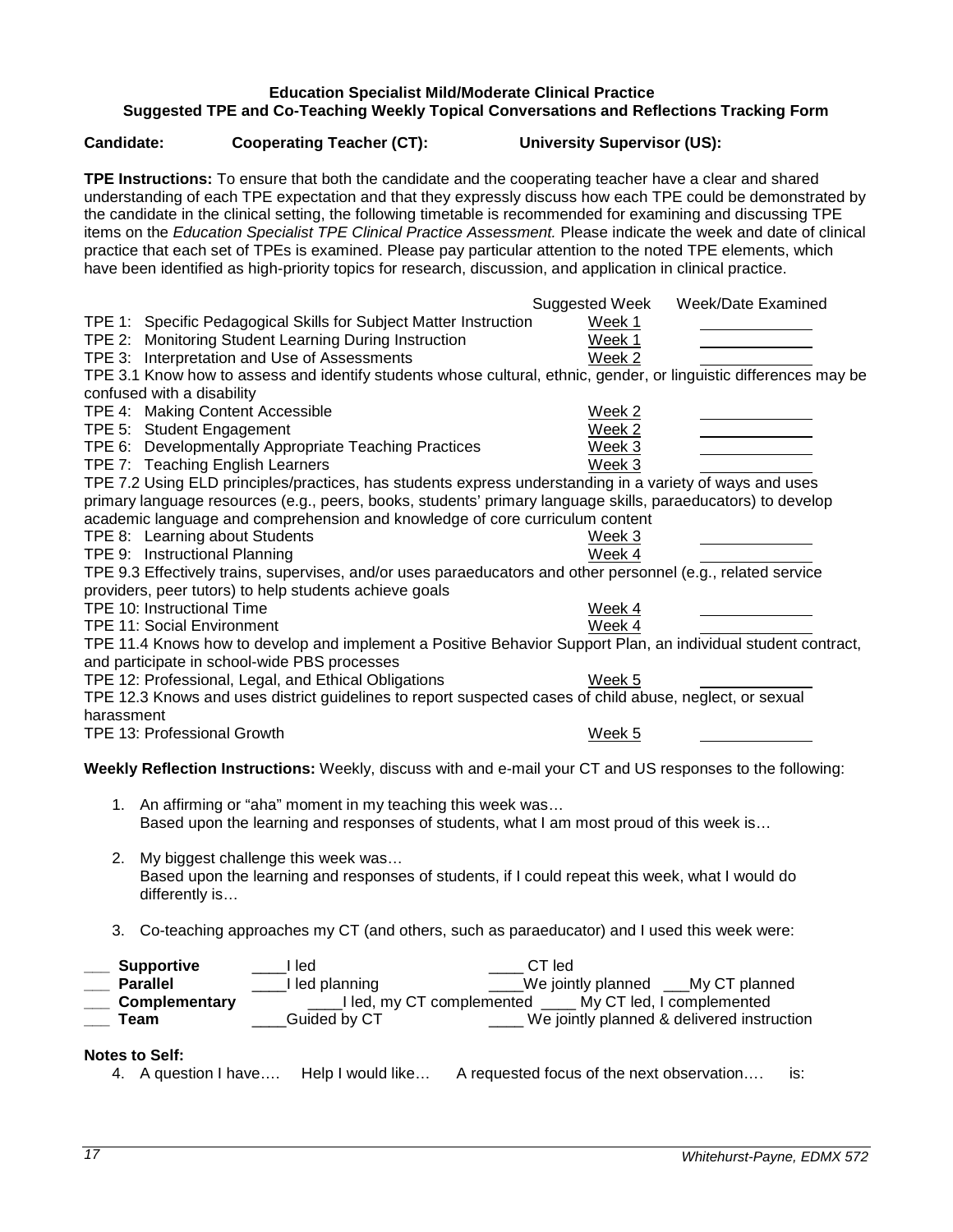### **What Does Co-Teaching Look Like? The Four Approaches**

Co-teaching has many faces. Teachers experienced in teaching in diverse classrooms report using four approaches to co-teaching – supportive, parallel, complementary, and team.

### **SUPPORTIVE**

Supportive co-teaching is when one teacher takes the lead instructional role and the other(s) rotates among the students providing support. The co-teacher(s) taking the supportive role watches and listens as students work together, stepping in to provide one-to-one tutorial assistance when necessary while the other co-teacher continues to direct the lesson. Teachers new to co-teaching or who are short of planning time often begin with this approach.

### **PARALLEL**

Parallel co-teaching is when two or more people work with different groups of students in different sections of the classroom. Co-teachers may rotate among the groups; and, sometimes there may be one group of students that works without a co-teacher for at least part of the time. Teachers new to co-teaching often begin with this approach. Key to parallel co-teaching is that each co-teacher eventually works with every student in the class.

### **COMPLEMENTARY**

Complementary co-teaching is when co-teachers do something to enhance the instruction provided by the other co-teacher(s). For example one co-teacher might paraphrase the other co-teacher's statements or model notetaking skills on a transparency. Sometimes, one of the complementary co-teaching partners pre-teaches the small group social skill roles required for successful cooperative group learning and then monitors as students practice the roles during the lesson taught by the other co-teacher. As co-teachers gain in confidence and acquire knowledge and skills from one another, complementary co-teaching becomes a preferred approach.

### **TEAM**

Team co-teaching is when two or more people do what the traditional teacher has always done – plan, teach, assess, and assume responsibility for all of the students in the classroom. Team co-teachers share leadership and responsibility in planning. When instruction, they simultaneously deliver lessons and are comfortable alternately taking the lead and being in the support or complementary role. Team co-teachers share lessons in ways that allow students to experience each teacher's expertise. For example, for a lesson on inventions in science, one co-teacher with interests is history might guide students to examine the impact of inventions on *society* at the time. The other, whose strengths are with the mechanisms involved, might explain and guide students in learning *how* the inventions work.

REMEMBER: The test of any successful co-teaching partnership is that the students view each teacher as equally knowledgeable and credible.

FROM: Villa, Thousand, & Nevin (2013). A *guide to co-teaching: New lessons and strategies to facilitate student learning (3rd ed.)* Thousand Oaks, CA: Corwin Press.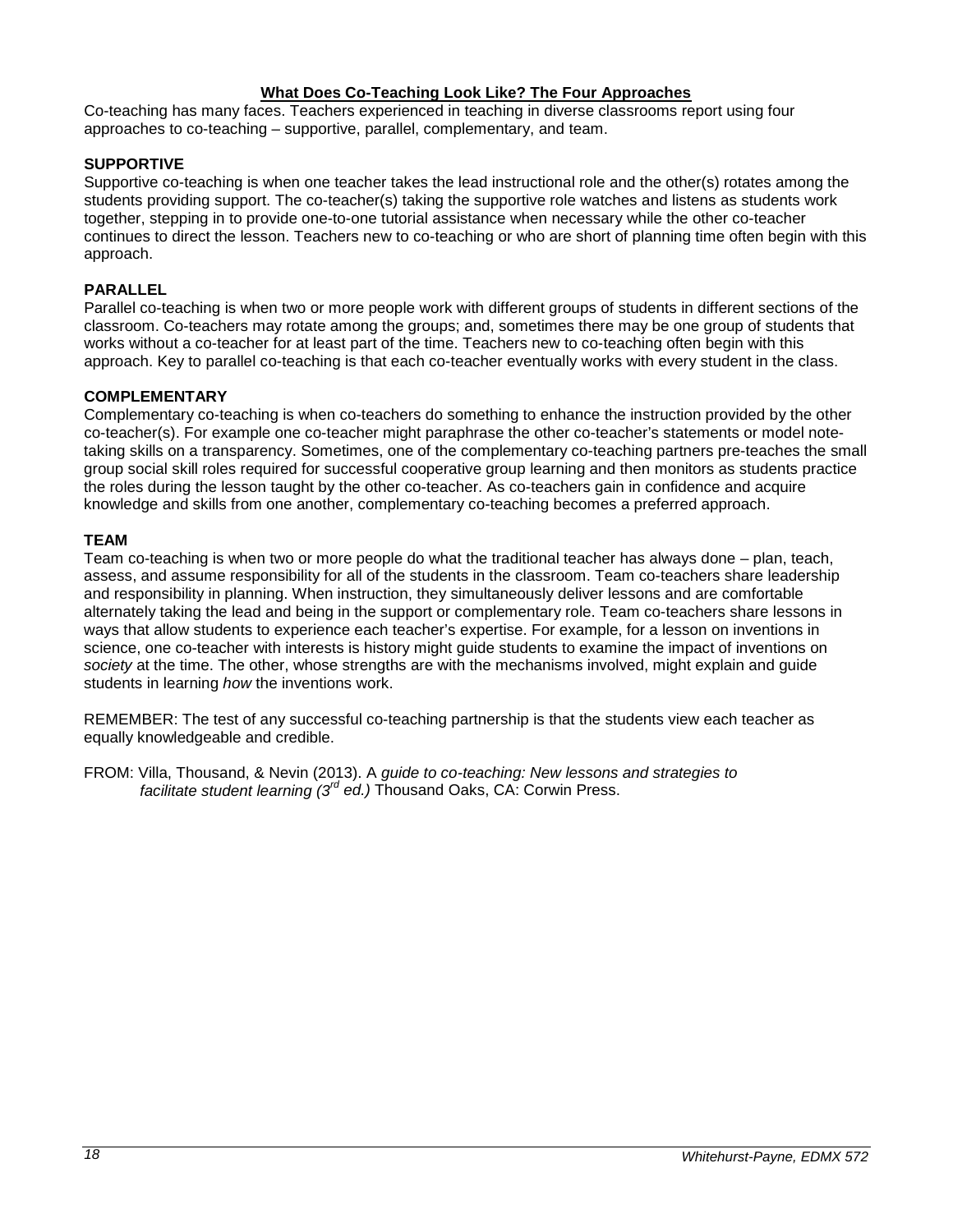### **PROFESSIONAL AND ADMINISTRATIVE REQUIREMENTS**

- <span id="page-18-0"></span>1. "Person-first" language (e.g., "Student with Down Syndrome" rather than "Down Syndrome student") must be used throughout all written and oral assignments and discussions.
- 2. Word process all written plans for treatment and assessment. Keep an electronic copy of all of your work. You will want these for your records and for potential future use as professional portfolio entries.
- 3. Complete and submit all clinical experience documentation on the due dates for full credit. If you have extraordinary circumstances that impact timely submission, inform the university supervisor. Any time that you have questions or concerns, please contact the university supervisor immediately.
- 4. Profession behavior is expected at all school and community sites with educational and program personnel, students, families, and supervisory personnel.
- 5. Academic Honesty Policy and Plagiarism. Students are expected to adhere to standards of academic honesty and integrity, as outlined in the Student Academic Honesty Policy. All assignments must be original work, clear and error-free. All ideas/material that are borrowed from other sources must have appropriate references to the original sources. Any quoted material should give credit to the source and be punctuated accordingly. The instructor reserves the right to discipline any student for academic dishonesty, in accordance with the general rules and regulations of the university. Disciplinary action may include the lowering of a grade, a failing grade for the assignment or the class as a whole, or dismissal from the program or university.

### **Grading Standard**

### <span id="page-18-2"></span><span id="page-18-1"></span>**Credit/No Credit**

The candidate's university supervisor, in collaboration with the cooperating teacher, prepares a Clinical Practice Summary report and completes the *ES TPE Clinical Practice* assessment based upon observations and clinical practice cooperating teacher feedback. The rubric on pages 10 and 11 of this syllabus provide guidance for assigning a performance score on the clinical practice assessment document. These Clinical Practice Summary report and *ES TPE Clinical Practice* are presented to the teacher candidate at the exit meeting and all participants sign the documents. These documents serve as official verification of successful completion of Clinical Practice and are required for the University to recommend a candidate for a credential at the end of the program.

- 1. A grade of CREDIT (CR) or NO CREDIT (NC) is assigned for clinical practice experiences by the university supervisor. If a credential candidate has not successfully met the Education Specialist Teacher Performance Expectations at an appropriate level, the candidate may be required to extend or repeat the experience.
- 2. If a candidate is unsuccessful in a clinical practice experience, a grade of NO CREDIT will be given. Granting of an additional opportunity for clinical practice will be made based on the circumstances under which the original NO CREDIT was given.
- 3. Should a candidate be in the potential situation of receiving NO CREDIT for clinical practice, the university supervisor and cooperating teacher must complete a Statement of Concern (SOC) as soon as possible and provide copies to the Program Coordinator. The documentation in the SOC, the action plan, and the follow up steps to the plan are key documents that are used to verify inadequate performance in clinical practice, if the action plan is not achieved.
- 4. Should a second clinical practice experience be recommended, the candidate must re-register for the clinical practice course prior to the new placement being made.

### **Conditions for Removal from School Site**

<span id="page-18-3"></span>A candidate will be removed from the school site and a Statement of Concern documenting the situation will be written immediately if a candidate:

- 1. endangers students or others;
- 2. violates recognized codes of conduct, e.g. CSUSM Student Code of Conduct, CSUSM Academic Honesty Policy NEA Code of Ethics, CA Education Code Section 44932; and/or
- 3. is dismissed from the classroom or school site by the cooperating professional or site or district administrator.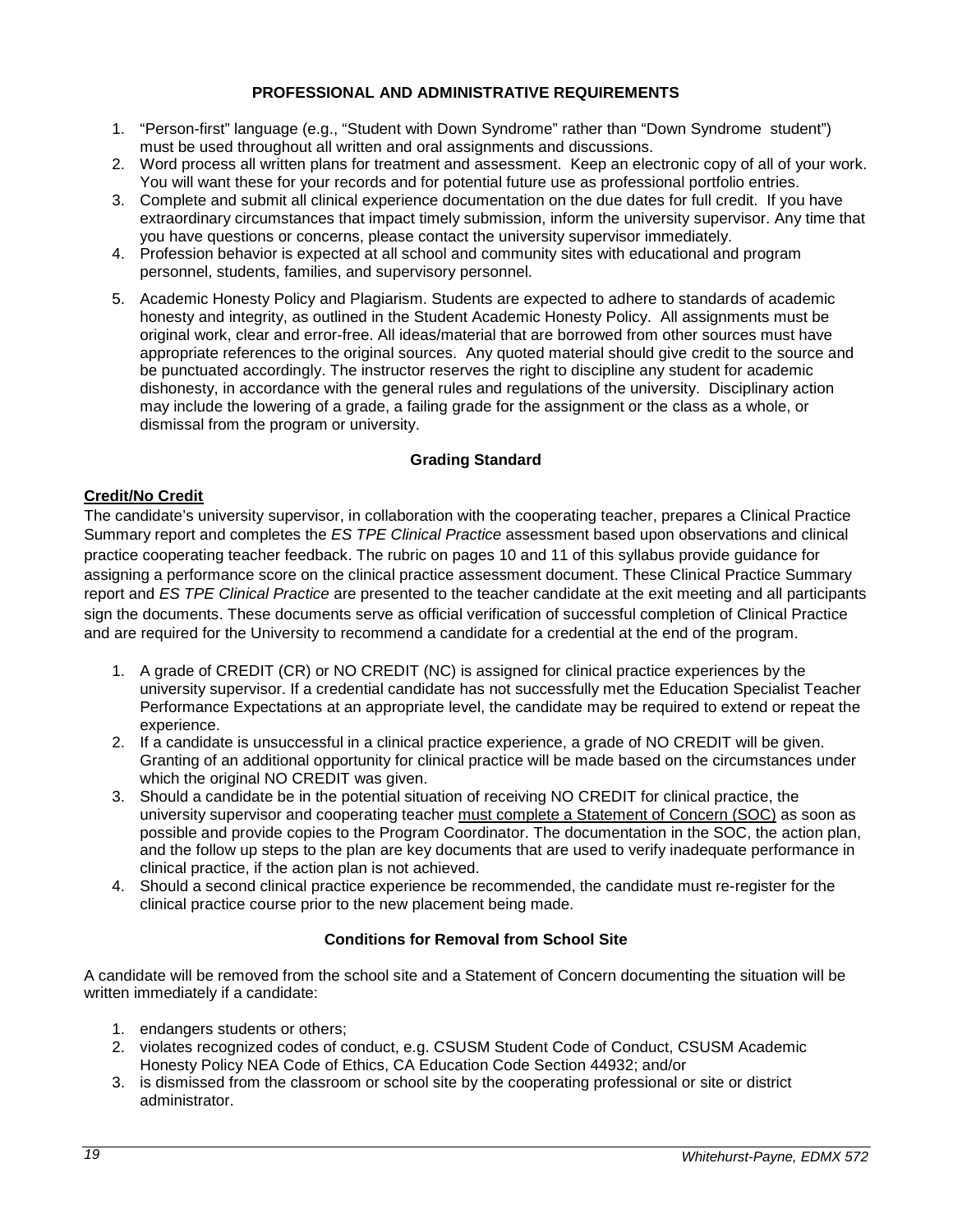The following rubric describes the timeframe, conditions, and expected evaluated behaviors and artifacts for each of the 4 performance levels on the CSUSM Mild/Moderate ES TPE Clinical Practice Assessment instrument. It clarifies the performance standard or criteria represented by the Does Not Meet (1), Approaching (2), Meets (3), and Exceptional (4) clinical rating for a TPE element on the 4-point rating scale. The University Supervisor and Cooperating Teacher can independently use this rubric and then confer as to the appropriate rating on a TPE element for a candidate they both are mentoring. A candidate must earn at least a Meets (3) score on each TPE element to get credit for the element in clinical

| practice.                                                                                                                                                                                                                                                                                                                                                                                                                                                                                                                                                                                                                                                                                                                                                                                                                                                                                                                                                                                                                                                                                                                                                                                                                                                                                                                                                                                                                                                                                      |                                                                                                                                                                                                                                                                                                                                                                                                                                                                                                                                                                                                                                                                                                                                                                                                                                                                                                                                                                                                                                                                                                                                                                                                                                                                                                                                                                                                                                      |                                                                                                                                                                                                                                                                                                                                                                                                                                                                                                                                                                                                                                                                                                                                                                                                                                                                                                                                                                                                                                                                                                                                                                                                                                                                                                                                              |                                                                                                                                                                                                                                                                                                                                                                                                                                                                                                                                                                                                                                                                                                                                                                                                                                                                                                                                                                                                                                                                                                                                                                                                                                                                                                                                                                                            |
|------------------------------------------------------------------------------------------------------------------------------------------------------------------------------------------------------------------------------------------------------------------------------------------------------------------------------------------------------------------------------------------------------------------------------------------------------------------------------------------------------------------------------------------------------------------------------------------------------------------------------------------------------------------------------------------------------------------------------------------------------------------------------------------------------------------------------------------------------------------------------------------------------------------------------------------------------------------------------------------------------------------------------------------------------------------------------------------------------------------------------------------------------------------------------------------------------------------------------------------------------------------------------------------------------------------------------------------------------------------------------------------------------------------------------------------------------------------------------------------------|--------------------------------------------------------------------------------------------------------------------------------------------------------------------------------------------------------------------------------------------------------------------------------------------------------------------------------------------------------------------------------------------------------------------------------------------------------------------------------------------------------------------------------------------------------------------------------------------------------------------------------------------------------------------------------------------------------------------------------------------------------------------------------------------------------------------------------------------------------------------------------------------------------------------------------------------------------------------------------------------------------------------------------------------------------------------------------------------------------------------------------------------------------------------------------------------------------------------------------------------------------------------------------------------------------------------------------------------------------------------------------------------------------------------------------------|----------------------------------------------------------------------------------------------------------------------------------------------------------------------------------------------------------------------------------------------------------------------------------------------------------------------------------------------------------------------------------------------------------------------------------------------------------------------------------------------------------------------------------------------------------------------------------------------------------------------------------------------------------------------------------------------------------------------------------------------------------------------------------------------------------------------------------------------------------------------------------------------------------------------------------------------------------------------------------------------------------------------------------------------------------------------------------------------------------------------------------------------------------------------------------------------------------------------------------------------------------------------------------------------------------------------------------------------|--------------------------------------------------------------------------------------------------------------------------------------------------------------------------------------------------------------------------------------------------------------------------------------------------------------------------------------------------------------------------------------------------------------------------------------------------------------------------------------------------------------------------------------------------------------------------------------------------------------------------------------------------------------------------------------------------------------------------------------------------------------------------------------------------------------------------------------------------------------------------------------------------------------------------------------------------------------------------------------------------------------------------------------------------------------------------------------------------------------------------------------------------------------------------------------------------------------------------------------------------------------------------------------------------------------------------------------------------------------------------------------------|
| Does Not Meet (1)<br>(the standard)                                                                                                                                                                                                                                                                                                                                                                                                                                                                                                                                                                                                                                                                                                                                                                                                                                                                                                                                                                                                                                                                                                                                                                                                                                                                                                                                                                                                                                                            | Approaching (2)<br>(meeting the standard)                                                                                                                                                                                                                                                                                                                                                                                                                                                                                                                                                                                                                                                                                                                                                                                                                                                                                                                                                                                                                                                                                                                                                                                                                                                                                                                                                                                            | Meets (3) (the standard)                                                                                                                                                                                                                                                                                                                                                                                                                                                                                                                                                                                                                                                                                                                                                                                                                                                                                                                                                                                                                                                                                                                                                                                                                                                                                                                     | Exceptional (4)                                                                                                                                                                                                                                                                                                                                                                                                                                                                                                                                                                                                                                                                                                                                                                                                                                                                                                                                                                                                                                                                                                                                                                                                                                                                                                                                                                            |
| Requires significant more<br>understanding, instruction,<br>and/or experience                                                                                                                                                                                                                                                                                                                                                                                                                                                                                                                                                                                                                                                                                                                                                                                                                                                                                                                                                                                                                                                                                                                                                                                                                                                                                                                                                                                                                  | Understands but requires<br>additional coaching or<br>clarification                                                                                                                                                                                                                                                                                                                                                                                                                                                                                                                                                                                                                                                                                                                                                                                                                                                                                                                                                                                                                                                                                                                                                                                                                                                                                                                                                                  | Meets the standard as stated<br>in the ES TPE at the level of a<br>novice teacher                                                                                                                                                                                                                                                                                                                                                                                                                                                                                                                                                                                                                                                                                                                                                                                                                                                                                                                                                                                                                                                                                                                                                                                                                                                            | Performs the standard as<br>stated in the ES TPE at an<br>exceptional level, well<br>beyond novice                                                                                                                                                                                                                                                                                                                                                                                                                                                                                                                                                                                                                                                                                                                                                                                                                                                                                                                                                                                                                                                                                                                                                                                                                                                                                         |
| Given the timeframe of the<br>clinical practice experience<br>(i.e., 50 days for Mild/Moderate<br>clinical practice and 20 days<br>for Moderate/Severe clinical<br>practice) and the modeling,<br>guided practice, and coaching<br>provided by the Cooperating<br>Teacher (Intern Support<br>Provider) and University<br>Supervisor, either or both the<br>University Supervisor and/or<br>Cooperating Teacher's assess<br>via their observations and/or<br>examination of the artifacts<br>(e.g., assessment report,<br>observation report, lesson<br>plans) provided by the<br>candidate for the given TPE<br>element leads to the<br>conclusion that the candidate:<br>has demonstrates the<br>knowledge and/or practice<br>articulated in the TPE element<br>criterion with little frequency<br>and will require extensive<br>modeling, coaching,<br>instruction, and clinical<br>experience to potentially<br>achieve the criterion<br>performance<br>has provided few or no<br>evidences that are assessed<br>as (a) relevant examples, (b)<br>appropriate to the content of<br>the TPE element, or (c)<br>adequate to demonstrate the<br>criterion as stated in the TPE<br>element<br>even when provided with<br>prompting and direct<br>questioning, has difficulty<br>identifying ways in which the<br>provided artifact(s) and/or<br>his/her assessment.<br>instruction, decision-making,<br>and collaborative behaviors<br>illustrate performance of the<br>TPE element's criterion | Given the timeframe of the<br>clinical practice experience<br>(i.e., 50 days for<br>Mild/Moderate clinical practice<br>and 20 days for<br>Moderate/Severe clinical<br>practice) and the modeling,<br>guided practice, and coaching<br>provided by the Cooperating<br>Teacher (Intern Support<br>Provider) and University<br>Supervisor, either or both the<br>University Supervisor and/or<br>Cooperating Teacher assess<br>via their observations and/or<br>examination of the artifacts<br>(e.g., assessment report,<br>observation report, lesson<br>plans) provided by the<br>candidate for the given TPE<br>element that the candidate:<br>has demonstrated, but not yet<br>consistently, the knowledge<br>and/or practice articulated in<br>the TPE element criterion and<br>requires and will benefit from<br>further modeling, coaching,<br>and/or clarification to achieve<br>the criterion performance<br>has provided some, but not<br>yet sufficient, evidences that<br>are (a) relevant examples, (b)<br>appropriate to the content of<br>the TPE element, and (c)<br>adequate to demonstrate the<br>criterion as stated in the TPE<br>element<br>requires some prompting,<br>when asked to describe and<br>explain ways in which the<br>provided artifact(s) and/or<br>his/her assessment,<br>instruction, decision-making,<br>and collaborative behaviors<br>illustrate performance of the<br>TPE element's criterion | Given the timeframe of the<br>clinical practice experience<br>(i.e., 50 days for Mild/Moderate<br>clinical practice and 20 days for<br>Moderate/Severe clinical<br>practice) and the modeling,<br>guided practice, and coaching<br>provided by the Cooperating<br>Teacher (Intern Support<br>Provider) and University<br>Supervisor, both the University<br>Supervisor and Cooperating<br>Teacher assess via their<br>observations and examination<br>of the artifacts (e.g.,<br>assessment report, observation<br>report, lesson plans) provided<br>by the candidate for the given<br>TPE element that there is<br>adequate evidence to conclude<br>that the candidate:<br>has consistently demonstrated<br>the knowledge and/or practice<br>articulated in the TPE element<br>criterion with minimal need for<br>further modeling, coaching or<br>clarification<br>has provided evidences that<br>are (a) relevant examples, (b)<br>appropriate to the content of<br>the TPE element, and (c)<br>adequate to demonstrate the<br>criterion as stated in the TPE<br>element<br>can describe and explain, with<br>little to no prompting, ways in<br>which the provided artifact(s)<br>and/or his/her assessment,<br>instruction, decision-making,<br>and collaborative behaviors<br>illustrate performance of the<br>TPE element's criterion | Given the timeframe of the<br>clinical practice experience<br>(i.e., 50 days for<br>Mild/Moderate clinical practice<br>and 20 days for<br>Moderate/Severe clinical<br>practice) and the modeling,<br>guided practice, and coaching<br>provided by the Cooperating<br><b>Teacher (Intern Support)</b><br>Provider) and University<br>Supervisor, both the<br>University Supervisor and<br>Cooperating Teacher assess<br>via their observations and<br>examination of the artifacts<br>(e.g., assessment report,<br>observation report, lesson<br>plans) provided by the<br>candidate for the given TPE<br>element that there is ample<br>evidence to conclude that the<br>candidate:<br>has consistently<br>demonstrated the knowledge<br>and/or practice articulated in<br>the TPE element criterion<br>without need for further<br>modeling, coaching or<br>clarification<br>has provided multiple<br>evidences that are clearly (a)<br>relevant examples, (b)<br>appropriate to the content of<br>the TPE element, and (c)<br>adequate to demonstrate the<br>criterion as stated in the TPE<br>element<br>can independently (without<br>prompting) describe and<br>explain in detail ways in which<br>the provided artifact(s) and/or<br>his/her assessment,<br>instruction, decision-making,<br>and collaborative behaviors<br>illustrate performance of the<br>TPE element's criterion |
|                                                                                                                                                                                                                                                                                                                                                                                                                                                                                                                                                                                                                                                                                                                                                                                                                                                                                                                                                                                                                                                                                                                                                                                                                                                                                                                                                                                                                                                                                                |                                                                                                                                                                                                                                                                                                                                                                                                                                                                                                                                                                                                                                                                                                                                                                                                                                                                                                                                                                                                                                                                                                                                                                                                                                                                                                                                                                                                                                      |                                                                                                                                                                                                                                                                                                                                                                                                                                                                                                                                                                                                                                                                                                                                                                                                                                                                                                                                                                                                                                                                                                                                                                                                                                                                                                                                              |                                                                                                                                                                                                                                                                                                                                                                                                                                                                                                                                                                                                                                                                                                                                                                                                                                                                                                                                                                                                                                                                                                                                                                                                                                                                                                                                                                                            |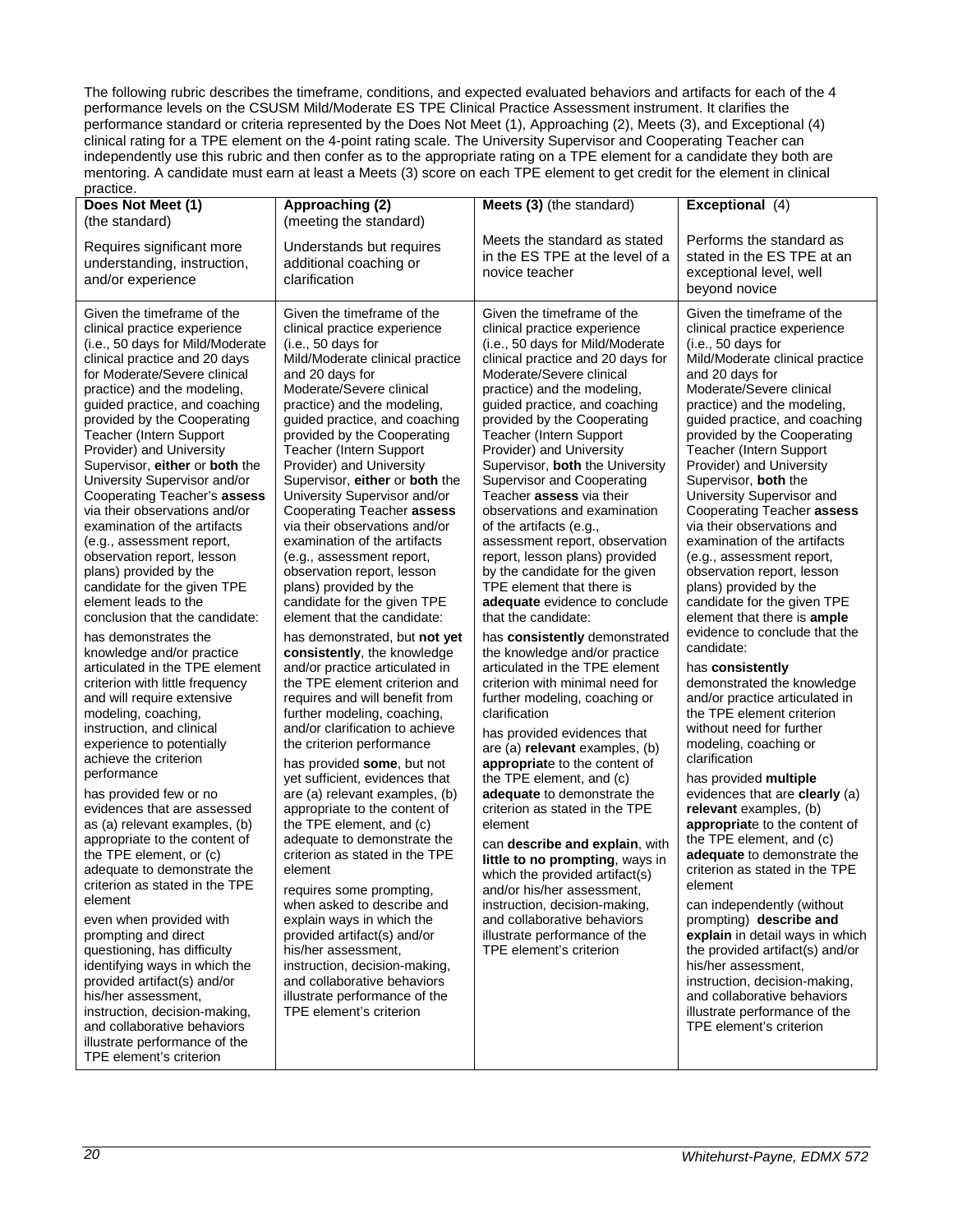### **GENERAL CONSIDERATIONS**

### **Assessment of Professional Dispositions**

<span id="page-20-1"></span><span id="page-20-0"></span>Assessing a candidate's dispositions within a professional preparation program is recognition that teaching and working with learners of all ages requires not only specific content knowledge and pedagogical skills, but positive attitudes about multiple dimensions of the profession. The School of Education has identified six dispositions – social justice and equity, collaboration, critical thinking, professional ethics, reflective teaching and learning, and life-long learning—and developed an assessment rubric. For each dispositional element, there are three levels of performance - *unacceptable*, *initial target*, and *advanced target*. The description and rubric for the three levels of performance offer measurable behaviors and examples.

The assessment is designed to provide candidates with ongoing feedback for their growth in professional dispositions and includes a self-assessment by the candidate. The dispositions and rubric are presented, explained and assessed in one or more designated courses in each program as well as in clinical practice. Based upon assessment feedback candidates will compose a reflection that becomes part of the candidate's Teaching Performance Expectation portfolio. Candidates are expected to meet the level of *initial target* during the program.

### **School of Education Attendance Policy**

<span id="page-20-2"></span>Due to the dynamic and interactive nature of courses in the School of Education, all candidates are expected to attend all classes and participate actively. At a minimum, candidates must attend more than 80% of class time, or s/he may not receive a passing grade for the course at the discretion of the instructor. Individual instructors may adopt more stringent attendance requirements. Should the candidate have extenuating circumstances, s/he should contact the instructor as soon as possible. *(Adopted by the COE Governance Community, December, 1997).*

### <span id="page-20-3"></span>**Clinical Practice**

All teacher candidates are expected to be present at their assigned school site as scheduled by program requirements and the specific school site calendar and teaching contract. Should the teacher candidate have extenuating circumstances, s/he should contact the University Supervisor and Program Coordinator as soon as possible.

### **Students with Disabilities Requiring Reasonable Accommodations**

<span id="page-20-4"></span>Candidates with disabilities who require reasonable accommodations must be approved for services by providing appropriate and recent documentation to the Office of Disable Student Services (DSS). This office is located in Craven Hall 4300, and can be contacted by phone at (760) 750-4905, or TTY (760) 750-4909. Candidates authorized by DSS to receive reasonable accommodations should meet with their instructor during office hours or, in order to ensure confidentiality, in a more private setting.

### **All University Writing Requirement**

<span id="page-20-5"></span>This course ensures that the university's minimum 2,500-word per course writing requirement is met through the course assignments, reflections, and postings for Education Specialist standard.

### **CSUSM Academic Honesty Policy**

<span id="page-20-6"></span>"Students will be expected to adhere to standards of academic honesty and integrity, as outlined in the Student Academic Honesty Policy. All written work and oral presentation assignments must be original work. All ideas/materials that are borrowed from other sources must have appropriate references to the original sources. Any quoted material should give credit to the source and be punctuated with quotation marks.

Students are responsible for honest completion of their work including examinations. There will be no tolerance for infractions. If you believe there has been an infraction by someone in the class, please bring it to the instructor's attention. The instructor reserves the right to discipline any student for academic dishonesty in accordance with the general rules and regulations of the university. Disciplinary action may include the lowering of grades and/or the assignment of a failing grade for an exam, assignment, or the class as a whole."

Incidents of Academic Dishonesty will be reported to the Dean of Students. Sanctions at the University level may include suspension or expulsion from the University.